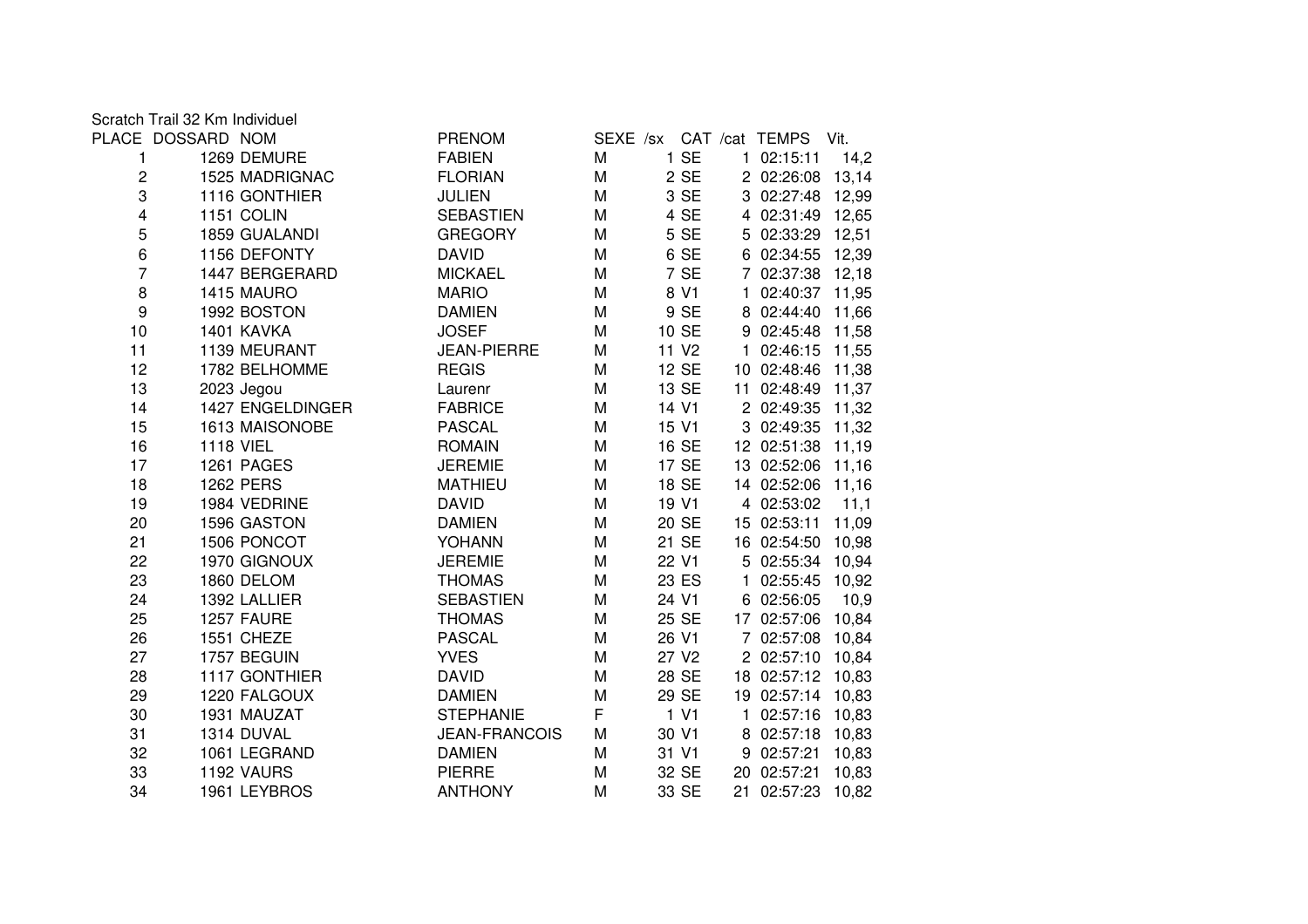| 35 | 1813 PELAMOURGUES   | SéBASTIEN            | M | 34 V1             |    | 10 02:57:25       | 10,82 |
|----|---------------------|----------------------|---|-------------------|----|-------------------|-------|
| 36 | 1674 AERNOUT        | <b>RICHARD</b>       | M | 35 V1             |    | 11 02:57:27       | 10,82 |
| 37 | 1492 VITALI         | <b>FABIEN</b>        | M | 36 V1             |    | 12 02:57:30       | 10,82 |
| 38 | 1622 ROQUES         | <b>SAMUEL</b>        | M | 37 V1             |    | 13 02:57:31       | 10,82 |
| 39 | 1349 MARLEIX        | <b>FRANCOIS</b>      | M | 38 SE             |    | 22 02:57:32       | 10,81 |
| 40 | 1148 SANTIN         | <b>DENIS</b>         | M | 39 V1             |    | 14 02:57:34       | 10,81 |
| 41 | 1552 MULSON         | <b>YANNICK</b>       | M | 40 V1             |    | 15 02:59:35       | 10,69 |
| 42 | 1363 VEYSSIERE      | <b>FREDERIC</b>      | M | 41 SE             |    | 23 03:05:37       | 10,34 |
| 43 | 1238 BARRAUD        | <b>DAVID</b>         | M | 42 SE             |    | 24 03:06:39       | 10,29 |
| 44 | 1382 RONGIER        | <b>CHARLES</b>       | M | 43 V <sub>2</sub> |    | 3 03:06:45        | 10,28 |
| 45 | 1892 SANCHEZ POSADA | <b>LUIS</b>          | M | 44 V <sub>2</sub> |    | 4 03:07:44 10,23  |       |
| 46 | 1908 MOUGNAUD       | <b>BERTRAND</b>      | M | 45 V1             |    | 16 03:07:49 10,22 |       |
| 47 | 1504 LEINER         | <b>MAXIMILIEN</b>    | M | 46 SE             |    | 25 03:07:59 10,21 |       |
| 48 | 1975 GIRAUD         | <b>PHILIPPE</b>      | M | 47 SE             |    | 26 03:08:19       | 10,2  |
| 49 | 1036 MARIAC         | <b>DAVID</b>         | M | 48 V1             |    | 17 03:08:20       | 10,19 |
| 50 | 1815 DA COSTA       | <b>TONY</b>          | M | 49 SE             |    | 27 03:08:44       | 10,17 |
| 51 | 1994 BERTHOULE      | <b>PASCAL</b>        | M | 50 SE             |    | 28 03:08:48       | 10,17 |
| 52 | 1268 MARIN          | CARL                 | M | 51 SE             |    | 29 03:09:23       | 10,14 |
| 53 | 1348 VERGNE         | <b>CHRISTOPHE</b>    | M | 52 SE             |    | 30 03:11:06       | 10,05 |
| 54 | 1804 LACOLLE        | <b>JULIEN</b>        | M | 53 SE             | 31 | 03:11:20          | 10,03 |
| 55 | <b>1505 SEVIN</b>   | <b>JULIEN</b>        | M | 54 SE             |    | 32 03:11:24       | 10,03 |
| 56 | 1556 REYS           | <b>GERARD</b>        | M | 55 V3             | 1  | 03:12:06          | 9,99  |
| 57 | <b>1972 PONT</b>    | <b>JEAN FRANCOIS</b> | Μ | 56 SE             |    | 33 03:12:08       | 9,99  |
| 58 | 1810 COUTANT        | <b>YANN</b>          | M | 57 SE             |    | 34 03:12:09       | 9,99  |
| 59 | <b>1355 VINET</b>   | <b>MARIE</b>         | F | 2 SE              |    | 1 03:12:19        | 9,98  |
| 60 | 1484 REMIGEREAU     | <b>PIERRE</b>        | M | 58 SE             |    | 35 03:13:57       | 9,9   |
| 61 | 1231 MANOUVRIER     | <b>CHRISTOPHE</b>    | M | 59 V2             |    | 5 03:14:15        | 9,88  |
| 62 | 1598 RUELLE         | <b>PIERRE</b>        | M | 60 V <sub>2</sub> |    | 6 03:14:28        | 9,87  |
| 63 | 1278 CHAZALETTE     | <b>ROMAIN</b>        | M | 61 SE             |    | 36 03:14:29       | 9,87  |
| 64 | 1457 BESOLI         | <b>MATHIEU</b>       | M | 62 SE             |    | 37 03:15:07       | 9,84  |
| 65 | 1828 MARQUET        | <b>ALAIN</b>         | M | 63 V2             |    | 7 03:15:16        | 9,83  |
| 66 | 1264 FATIH          | <b>AMINE</b>         | M | 64 V1             |    | 18 03:15:33       | 9,82  |
| 67 | 1333 FERRANDON      | <b>LUC</b>           | M | 65 V1             |    | 19 03:15:54       | 9,8   |
| 68 | 1057 JALLET         | <b>DAVID</b>         | M | 66 SE             |    | 38 03:16:32       | 9,77  |
| 69 | 1791 FORESTIER      | <b>DAVID</b>         | M | 67 V1             |    | 20 03:17:00       | 9,75  |
| 70 | 1731 PENNANT        | <b>ERIC</b>          | M | 68 SE             |    | 39 03:17:03       | 9,74  |
|    |                     |                      |   |                   |    |                   |       |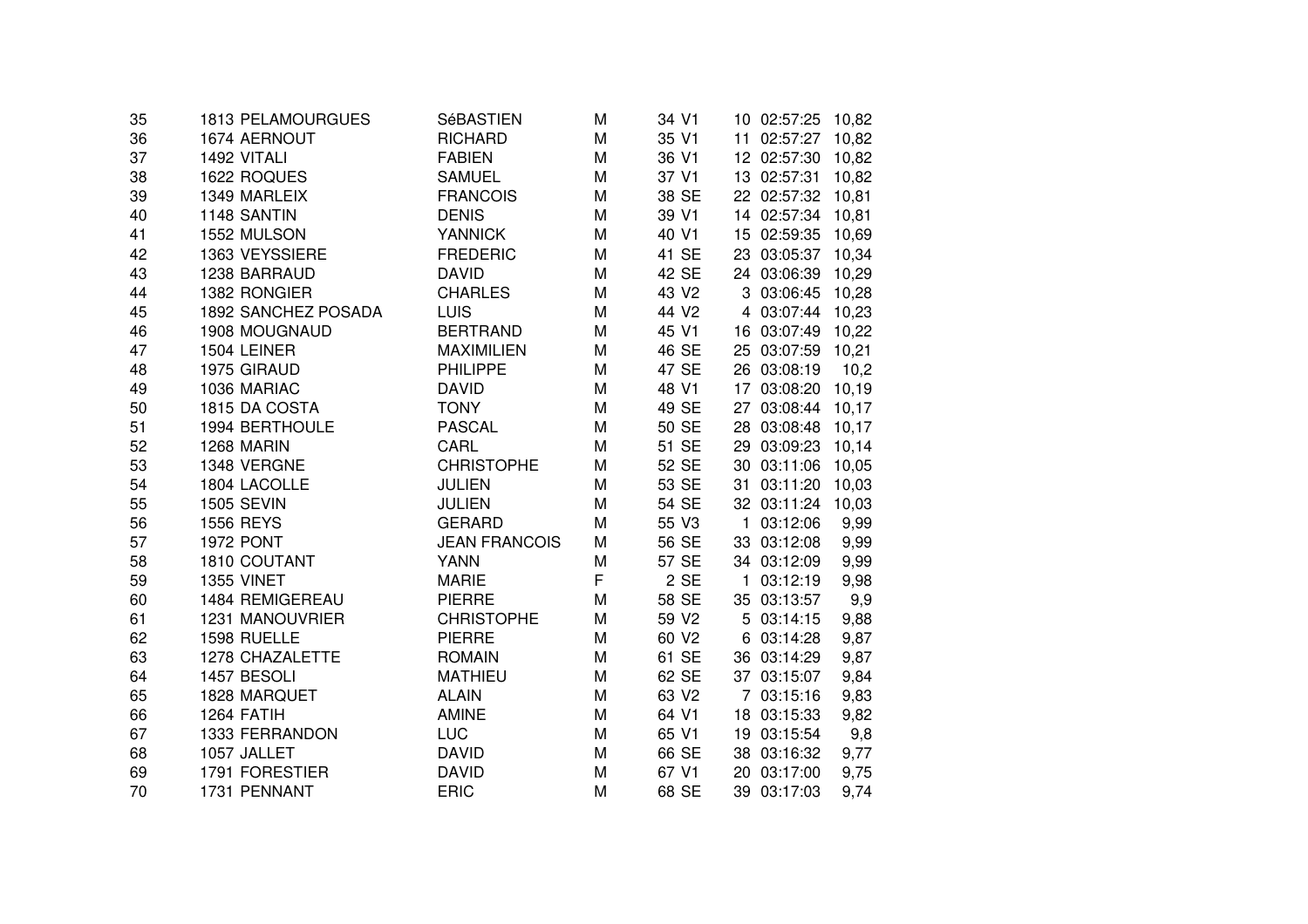| 1172 BOUVIER         | <b>PIERRE</b>                                      | M                                                           | 69 SE             |                                                    | 9,73                                                                                                                                                                                                                                                                                                                                                                                                                                                                                                                                               |
|----------------------|----------------------------------------------------|-------------------------------------------------------------|-------------------|----------------------------------------------------|----------------------------------------------------------------------------------------------------------------------------------------------------------------------------------------------------------------------------------------------------------------------------------------------------------------------------------------------------------------------------------------------------------------------------------------------------------------------------------------------------------------------------------------------------|
| 1283 LEGRAND         | <b>PIERRE</b>                                      | M                                                           | 70 V1             |                                                    | 9,68                                                                                                                                                                                                                                                                                                                                                                                                                                                                                                                                               |
| 1237 ROUSSEAU        | <b>LUDOVIC</b>                                     | M                                                           | 71 V1             |                                                    | 9,64                                                                                                                                                                                                                                                                                                                                                                                                                                                                                                                                               |
| 1691 NOIRAULT        | <b>ERIC</b>                                        | M                                                           | 72 V <sub>2</sub> |                                                    | 9,62                                                                                                                                                                                                                                                                                                                                                                                                                                                                                                                                               |
| 1291 GILLARD         | <b>GILLES</b>                                      | M                                                           | 73 V2             |                                                    | 9,62                                                                                                                                                                                                                                                                                                                                                                                                                                                                                                                                               |
| 1196 LACROIX         | <b>FREDERIC</b>                                    | M                                                           | 74 V1             |                                                    | 9,61                                                                                                                                                                                                                                                                                                                                                                                                                                                                                                                                               |
| 1417 VIZET           | <b>JEAN.CHARLES</b>                                | M                                                           | 75 V2             |                                                    | 9,61                                                                                                                                                                                                                                                                                                                                                                                                                                                                                                                                               |
| 1527 GOUTTEFANGEAS   | <b>THIERRY</b>                                     | M                                                           | 76 V1             |                                                    | 9,61                                                                                                                                                                                                                                                                                                                                                                                                                                                                                                                                               |
| 1809 JANVIER         | <b>THIERRY</b>                                     | M                                                           | 77 V <sub>2</sub> |                                                    | 9,59                                                                                                                                                                                                                                                                                                                                                                                                                                                                                                                                               |
| 1878 HEBRARD         | <b>LAURENT</b>                                     | M                                                           | 78 V1             |                                                    | 9,58                                                                                                                                                                                                                                                                                                                                                                                                                                                                                                                                               |
| 1483 BOUDOUSQUIE     | <b>CHLOE</b>                                       |                                                             | 3 SE              |                                                    | 9,56                                                                                                                                                                                                                                                                                                                                                                                                                                                                                                                                               |
| 1011 BOUDOUSQUIE     | <b>JIMMY</b>                                       | M                                                           | 79 SE             |                                                    | 9,55                                                                                                                                                                                                                                                                                                                                                                                                                                                                                                                                               |
| 1293 MEUNIER         | <b>ALEXANDRE</b>                                   | M                                                           | 80 SE             |                                                    | 9,52                                                                                                                                                                                                                                                                                                                                                                                                                                                                                                                                               |
| 1959 ALBERT          | <b>PATRICK</b>                                     | M                                                           | 81 V1             |                                                    | 9,48                                                                                                                                                                                                                                                                                                                                                                                                                                                                                                                                               |
| 1772 BICHAT          | <b>STEPHANE</b>                                    | M                                                           | 82 SE             |                                                    | 9,46                                                                                                                                                                                                                                                                                                                                                                                                                                                                                                                                               |
| 1751 DAUMAIN         | <b>SAMUEL</b>                                      | M                                                           | 83 V1             |                                                    | 9,44                                                                                                                                                                                                                                                                                                                                                                                                                                                                                                                                               |
| 1732 GALLOT          | <b>HENRI</b>                                       | M                                                           | 84 V3             |                                                    | 9,42                                                                                                                                                                                                                                                                                                                                                                                                                                                                                                                                               |
| 1548 RANTIAN         | <b>DAVID</b>                                       | M                                                           | 85 V1             |                                                    | 9,41                                                                                                                                                                                                                                                                                                                                                                                                                                                                                                                                               |
| 1130 PERRIN          | <b>PIERRE</b>                                      | M                                                           |                   |                                                    | 9,39                                                                                                                                                                                                                                                                                                                                                                                                                                                                                                                                               |
| 1273 CHAPON          | <b>BERTRAND</b>                                    | M                                                           | 87 V1             |                                                    | 9,39                                                                                                                                                                                                                                                                                                                                                                                                                                                                                                                                               |
| 1560 BEBOT           | <b>PATRICK</b>                                     | M                                                           | 88 V2             |                                                    | 9,38                                                                                                                                                                                                                                                                                                                                                                                                                                                                                                                                               |
| 1436 GAUDIN          | <b>MELANIE</b>                                     | F                                                           | 4 SE              |                                                    | 9,38                                                                                                                                                                                                                                                                                                                                                                                                                                                                                                                                               |
| 1087 COMBY           | <b>ERIC</b>                                        | M                                                           | 89 V1             |                                                    | 9,37                                                                                                                                                                                                                                                                                                                                                                                                                                                                                                                                               |
| 1474 REURE           | <b>JEAN-MARC</b>                                   | M                                                           | 90 V <sub>2</sub> |                                                    | 9,36                                                                                                                                                                                                                                                                                                                                                                                                                                                                                                                                               |
| 1140 ROUDIL          | <b>SERGE</b>                                       | M                                                           | 91 V2             |                                                    | 9,36                                                                                                                                                                                                                                                                                                                                                                                                                                                                                                                                               |
| 1271 FRUITIERE       | <b>CHRISTELLE</b>                                  |                                                             | 5 V1              |                                                    | 9,31                                                                                                                                                                                                                                                                                                                                                                                                                                                                                                                                               |
| 1343 VANNOORENBERGHE | <b>CHARLES</b>                                     | M                                                           | 92 SE             |                                                    | 9,27                                                                                                                                                                                                                                                                                                                                                                                                                                                                                                                                               |
| 1090 GERMANEAU       | <b>BENOIT</b>                                      | M                                                           |                   |                                                    | 9,21                                                                                                                                                                                                                                                                                                                                                                                                                                                                                                                                               |
|                      |                                                    | M                                                           |                   |                                                    | 9,21                                                                                                                                                                                                                                                                                                                                                                                                                                                                                                                                               |
|                      |                                                    | M                                                           |                   |                                                    | 9,2                                                                                                                                                                                                                                                                                                                                                                                                                                                                                                                                                |
|                      |                                                    | M                                                           |                   |                                                    | 9,2                                                                                                                                                                                                                                                                                                                                                                                                                                                                                                                                                |
| 1650 MOULENE         | <b>JéRôME</b>                                      | M                                                           |                   |                                                    | 9,2                                                                                                                                                                                                                                                                                                                                                                                                                                                                                                                                                |
| 1575 RICHARD         | <b>BRUNO</b>                                       | M                                                           | 98 V1             |                                                    | 9,2                                                                                                                                                                                                                                                                                                                                                                                                                                                                                                                                                |
| 1047 GRALL           | <b>CHRISTOPHE</b>                                  | M                                                           | 99 V1             |                                                    | 9,2                                                                                                                                                                                                                                                                                                                                                                                                                                                                                                                                                |
| 1672 FAULCONNIER     | <b>FRANCK</b>                                      | M                                                           | 100 V1            |                                                    | 9,19                                                                                                                                                                                                                                                                                                                                                                                                                                                                                                                                               |
| 1124 BESSOUT         | <b>DAVID</b>                                       | M                                                           | 101 V1            |                                                    | 9,19                                                                                                                                                                                                                                                                                                                                                                                                                                                                                                                                               |
|                      | 1584 ROSSARD<br>1167 DUBLANCHET<br>1079 DELPEYROUX | <b>EMMANUEL</b><br><b>NICOLAS</b><br><b>JEAN-CHRISTOPHE</b> | F<br>F            | 86 SE<br>93 SE<br>94 V1<br>95 SE<br>96 V1<br>97 V1 | 40 03:17:17<br>21 03:18:20<br>22 03:19:15<br>8 03:19:29<br>9 03:19:29<br>23 03:19:43<br>10 03:19:48<br>24 03:19:49<br>11 03:20:06<br>25 03:20:31<br>2 03:20:56<br>41 03:20:56<br>42 03:21:39<br>26 03:22:32<br>43 03:23:03<br>27 03:23:21<br>2 03:23:51<br>28 03:23:55<br>44 03:24:30<br>29 03:24:31<br>12 03:24:41<br>3 03:24:43<br>30 03:24:49<br>13 03:25:03<br>14 03:25:08<br>2 03:26:18<br>45 03:27:02<br>46 03:28:28<br>31 03:28:31<br>47 03:28:40<br>32 03:28:43<br>33 03:28:44<br>34 03:28:45<br>35 03:28:45<br>36 03:28:53<br>37 03:28:58 |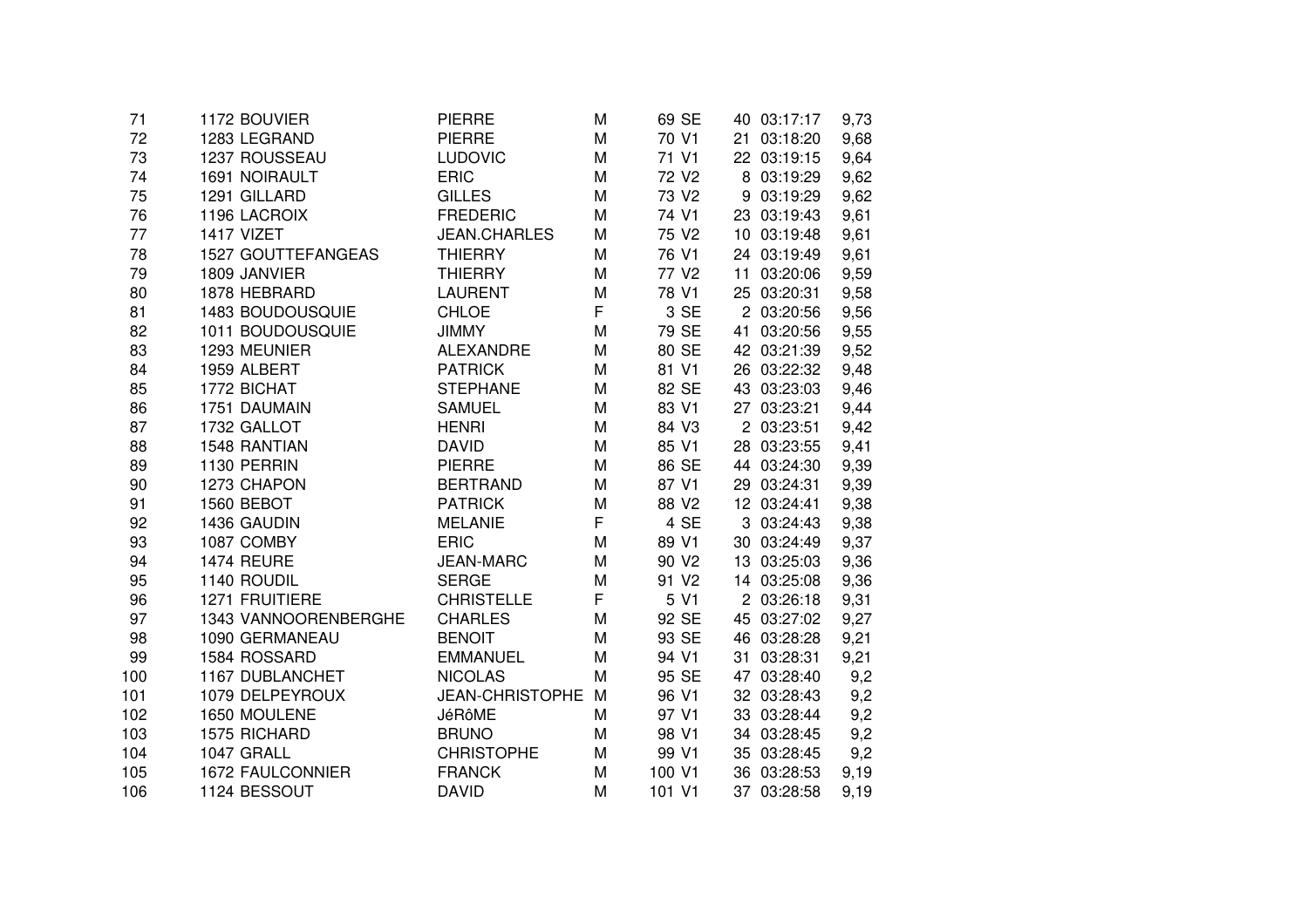| 107 | 1358 FORT         | <b>FRANCIS</b>       | M | 102 V3             | 3 03:29:28  | 9,17 |
|-----|-------------------|----------------------|---|--------------------|-------------|------|
| 108 | 1493 LAUBIER      | <b>VINCENT</b>       | M | 103 V1             | 38 03:29:52 | 9,15 |
| 109 | 1615 DELORT       | <b>CYRIL</b>         | M | 104 SE             | 48 03:30:00 | 9,14 |
| 110 | 1653 MICARD       | <b>GUILLAUME</b>     | M | 105 SE             | 49 03:30:09 | 9,14 |
| 111 | 1538 GOKELAERE    | <b>PASCALE</b>       | F | 6 V1               | 3 03:30:28  | 9,12 |
| 112 | 1744 GUITTARD     | <b>MATTHIEU</b>      | M | 106 SE             | 50 03:30:35 | 9,12 |
| 113 | 1444 MONTEIL      | <b>PIERRE</b>        | M | 107 V1             | 39 03:30:40 | 9,11 |
| 114 | 1789 MIGNE        | GAëTAN               | M | 108 V1             | 40 03:30:42 | 9,11 |
| 115 | <b>1245 PIPA</b>  | <b>GUILLAUME</b>     | M | 109 SE             | 51 03:31:05 | 9,1  |
| 116 | 1666 ROURE        | <b>FREDERIC</b>      | M | 110 V1             | 41 03:31:11 | 9,09 |
| 117 | 1216 NOUVEAU      | <b>LAURENT</b>       | M | 111 V1             | 42 03:31:22 | 9,08 |
| 118 | 1165 LATREILLE    | <b>MICHEL</b>        | M | 112 V <sub>2</sub> | 15 03:32:13 | 9,05 |
| 119 | 1391 PALAGOS      | <b>NICOLAS</b>       | M | 113 SE             | 52 03:32:13 | 9,05 |
| 120 | 1753 SAUNIER      | <b>SEBASTIEN</b>     | M | 114 V1             | 43 03:32:17 | 9,04 |
| 121 | 1948 FAVIER       | <b>HAROLD</b>        | M | 115 V1             | 44 03:32:22 | 9,04 |
| 122 | 1276 BROUSIER     | <b>ANTONY</b>        | M | 116 SE             | 53 03:32:26 | 9,04 |
| 123 | 1668 CHASSEVENT   | SéBASTIEN            | M | 117 V1             | 45 03:32:34 | 9,03 |
| 124 | 1735 ROBERT       | <b>BENJAMIN</b>      | M | 118 SE             | 54 03:32:52 | 9,02 |
| 125 | 1633 MOULERGUE    | <b>FLORENT</b>       | M | 119 SE             | 55 03:32:53 | 9,02 |
| 126 | 1324 TARDIEU      | <b>PATRICK</b>       | M | 120 V3             | 4 03:32:53  | 9,02 |
| 127 | 1950 MOLINIER     | <b>MARTIAL</b>       | M | 121 SE             | 56 03:33:11 | 9,01 |
| 128 | 1389 CHANCEL      | <b>JEAN BAPTISTE</b> | M | 122 SE             | 57 03:33:30 | 8,99 |
| 129 | 1452 POZO         | <b>ROMAIN</b>        | M | 123 SE             | 58 03:33:32 | 8,99 |
| 130 | 1710 WILLEMS      | <b>MARIA</b>         | F | 7 V <sub>2</sub>   | 1 03:33:46  | 8,98 |
| 131 | <b>1410 LABBE</b> | <b>STEPHANE</b>      | M | 124 V <sub>2</sub> | 16 03:34:06 | 8,97 |
| 132 | 1496 LABBE        | <b>ROMAIN</b>        | M | 125 SE             | 59 03:34:07 | 8,97 |
| 133 | 1290 GUEUKMEN     | <b>VINCENT</b>       | M | 126 SE             | 60 03:34:25 | 8,95 |
| 134 | <b>1924 CELLE</b> | <b>MICHEL</b>        | M | 127 V1             | 46 03:34:39 | 8,94 |
| 135 | 1914 PRINCE       | <b>MANON</b>         | F | 8 SE               | 4 03:35:18  | 8,92 |
| 136 | 1266 LAPORTE      | <b>FRANCIS</b>       | M | 128 SE             | 61 03:35:18 | 8,92 |
| 137 | 1529 ARSAC        | <b>FRANCIS</b>       | M | 129 V1             | 47 03:35:21 | 8,92 |
| 138 | 1150 DUFFOURG     | <b>FABIEN</b>        | M | 130 SE             | 62 03:35:23 | 8,91 |
| 139 | 1206 JOUBERT      | <b>MATHIAS</b>       | M | 131 SE             | 63 03:35:32 | 8,91 |
| 140 | 1901 DEVRIESE     | <b>FLORENT</b>       | M | 132 SE             | 64 03:36:41 | 8,86 |
| 141 | 1977 GRENIER      | <b>FREDERIC</b>      | M | 133 V1             | 48 03:37:04 | 8,84 |
| 142 | 1682 THELIN       | <b>LUDOVIC</b>       | M | 134 SE             | 65 03:37:05 | 8,84 |
|     |                   |                      |   |                    |             |      |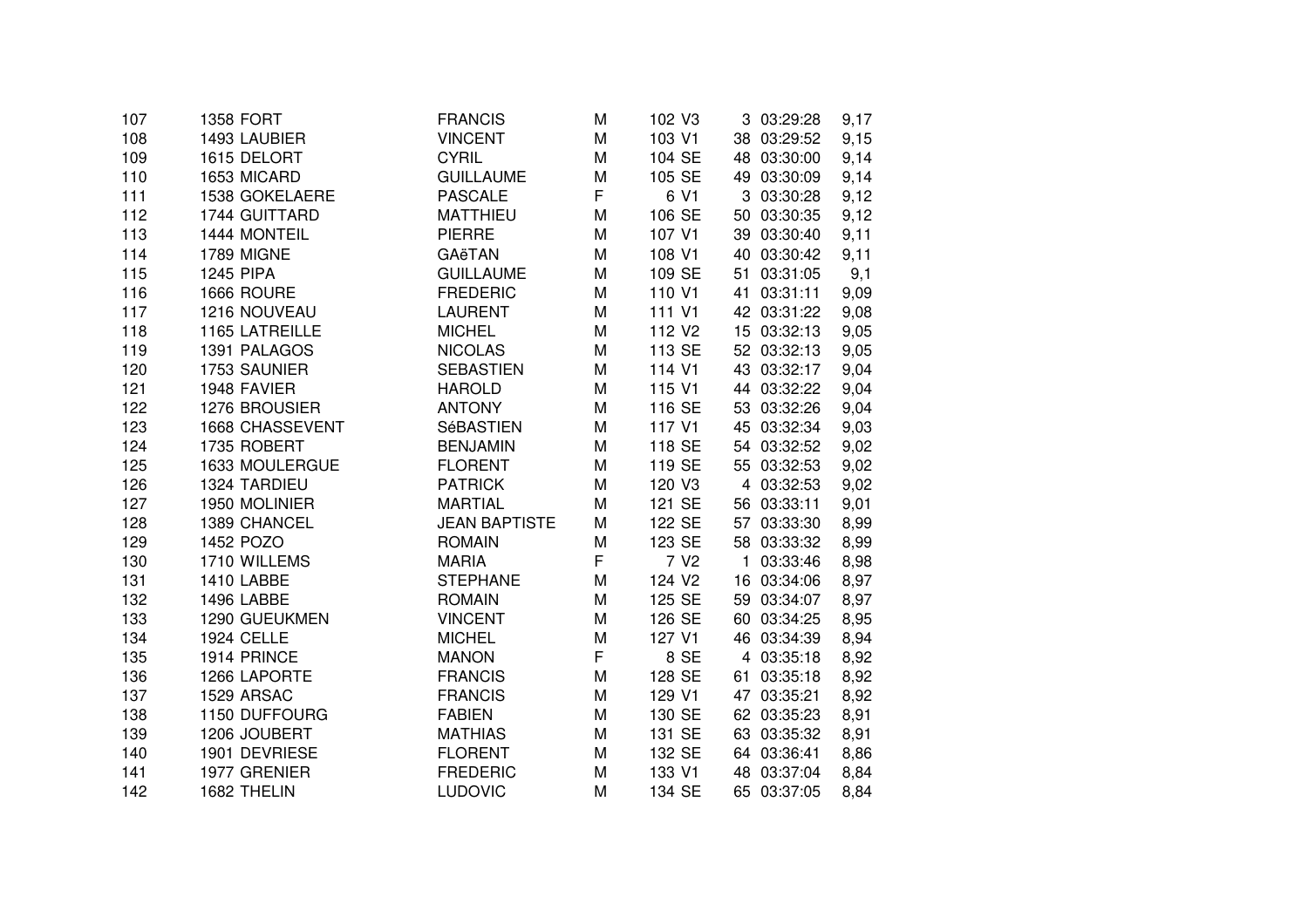| 143 | 1657 MURATET           | VANESSA          | F | 9 SE              | 5 03:37:08  | 8,84 |
|-----|------------------------|------------------|---|-------------------|-------------|------|
| 144 | 1651 CASALI            | GIL              | M | 135 V2            | 17 03:37:10 | 8,84 |
| 145 | 1852 BESOMBE           | <b>PHILIPPE</b>  | M | 136 V1            | 49 03:37:21 | 8,83 |
| 146 | 1041 AGNIEL            | <b>GUILLAUME</b> | M | 137 SE            | 66 03:37:51 | 8,81 |
| 147 | 1669 MOREAU            | <b>DAVID</b>     | M | 138 SE            | 67 03:38:15 | 8,8  |
| 148 | 1673 REFANCHE          | <b>SYLVAIN</b>   | M | 139 SE            | 68 03:38:16 | 8,8  |
| 149 | 1461 COMBIER           | <b>PHILIPPE</b>  | M | 140 V1            | 50 03:38:17 | 8,8  |
| 150 | 1006 MASSIAC           | <b>ARNAUD</b>    | M | 141 SE            | 69 03:38:28 | 8,79 |
| 151 | 1639 LYOTARD           | <b>SANDRINE</b>  | F | 10 V1             | 4 03:38:44  | 8,78 |
| 152 | 1702 GRANGE BOUGES     | <b>MARIE</b>     | F | 11 SE             | 6 03:38:47  | 8,78 |
| 153 | 1915 PRINCE            | <b>CHARLENE</b>  | F | 12 SE             | 7 03:38:49  | 8,77 |
| 154 | 1754 CROUZAT           | <b>ALAIN</b>     | M | 142 V1            | 51 03:38:54 | 8,77 |
| 155 | 1007 LAMARQUE          | <b>WILLIAM</b>   | М | 143 SE            | 70 03:39:06 | 8,76 |
| 156 | 1797 DIMECH            | <b>RAPHAEL</b>   | M | 144 SE            | 71 03:39:32 | 8,75 |
| 157 | 1317 CUNUDER           | <b>FABRICE</b>   | M | 145 V1            | 52 03:39:48 | 8,73 |
| 158 | 1114 TARRADE           | <b>MATHIEU</b>   | M | 146 SE            | 72 03:39:55 | 8,73 |
| 159 | <b>1806 HEURTEBISE</b> | <b>KAREN</b>     | F | 13 V1             | 5 03:39:58  | 8,73 |
| 160 | 1647 COSMA             | <b>XAVIER</b>    | M | 147 V1            | 53 03:40:28 | 8,71 |
| 161 | 1421 MROZICKI          | <b>FREDERIC</b>  | М | 148 SE            | 73 03:40:52 | 8,69 |
| 162 | 1508 WADSWORTH         | <b>OLIVER</b>    | M | 149 V1            | 54 03:40:52 | 8,69 |
| 163 | 1340 SAKER             | <b>HOCINE</b>    | M | 150 V1            | 55 03:41:05 | 8,68 |
| 164 | 1341 HAUDUROY NOGUé    | <b>LUDOVIC</b>   | M | 151 SE            | 74 03:41:07 | 8,68 |
| 165 | 1545 HAZERA            | <b>OLIVIER</b>   | М | 152 V1            | 56 03:41:17 | 8,68 |
| 166 | 1643 EYRAUD            | <b>SERGE</b>     | M | 153 V3            | 5 03:41:31  | 8,67 |
| 167 | 1475 RONGIER           | <b>FABRICE</b>   | M | 154 SE            | 75 03:41:46 | 8,66 |
| 168 | <b>1405 TROUILLARD</b> | <b>ROMUALD</b>   | M | 155 SE            | 76 03:42:02 | 8,65 |
| 169 | 1418 GARCELON          | <b>LAURENCE</b>  | F | 14 V <sub>2</sub> | 2 03:42:06  | 8,64 |
| 170 | 1841 BLANCOT           | <b>ROLAND</b>    | M | 156 V1            | 57 03:42:18 | 8,64 |
| 171 | 1985 BOYER             | <b>JEROME</b>    | M | 157 SE            | 77 03:42:30 | 8,63 |
| 172 | 1842 GEORGES           | <b>GUILLAUME</b> | M | 158 V1            | 58 03:42:31 | 8,63 |
| 173 | 1014 TOURTOULOU        | <b>FRANCOIS</b>  | M | 159 V1            | 59 03:42:32 | 8,63 |
| 174 | <b>1097 ALVES</b>      | <b>LUDOVIC</b>   | M | 160 V1            | 60 03:42:33 | 8,63 |
| 175 | 1037 VIGINIER          | <b>ADRIEN</b>    | M | 161 SE            | 78 03:42:42 | 8,62 |
| 176 | 1002 MESTRIE           | <b>VINCENT</b>   | М | 162 SE            | 79 03:42:46 | 8,62 |
| 177 | 1637 BRUYERE           | <b>CLAUDE</b>    | М | 163 V2            | 18 03:43:08 | 8,6  |
| 178 | 1604 DROUIN            | <b>LAURENT</b>   | M | 164 V1            | 61 03:43:39 | 8,58 |
|     |                        |                  |   |                   |             |      |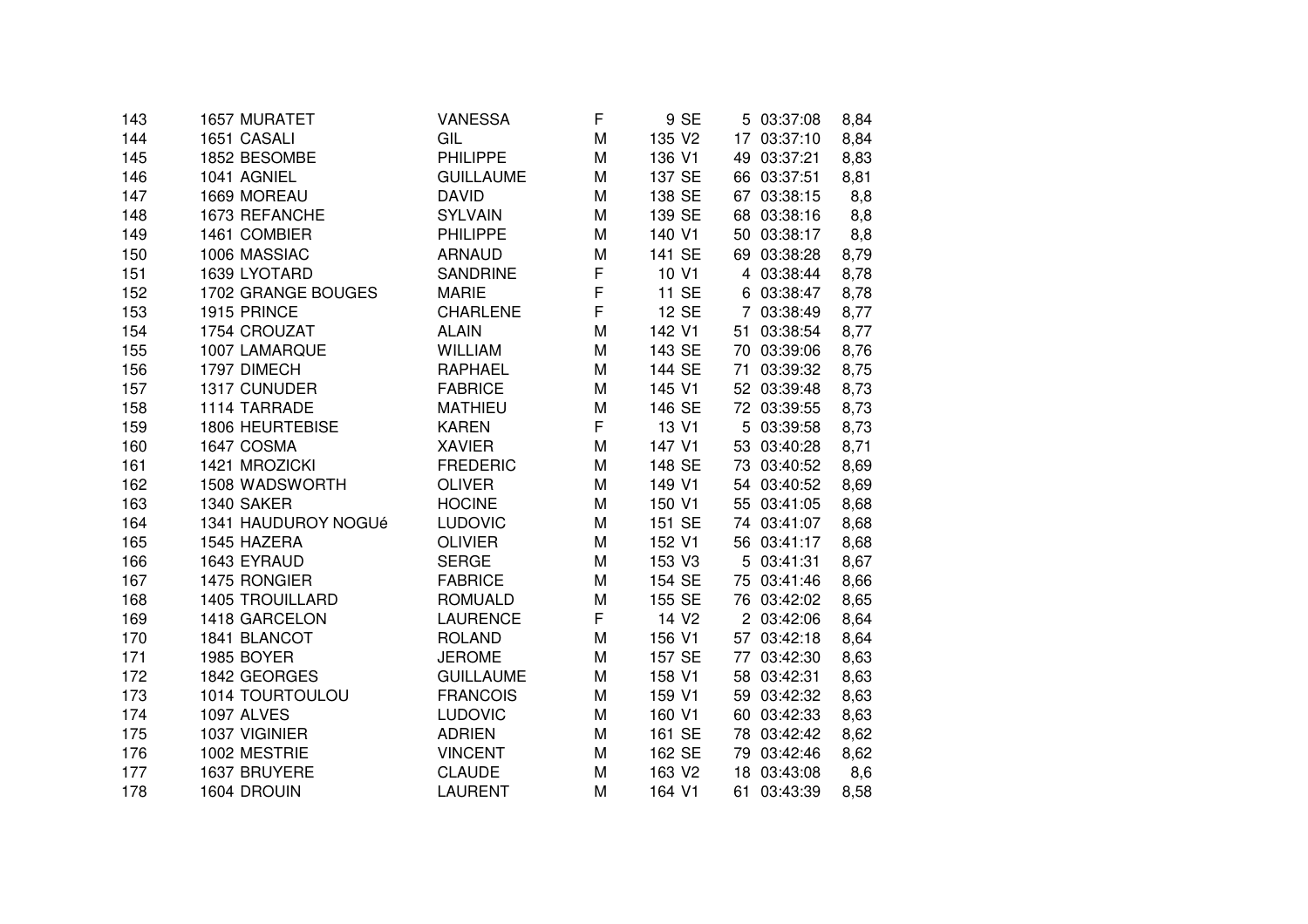| 179 | 1667 CHATELAIS      | <b>NICOLAS</b>         | M | 165 SE             | 80 03:43:39 | 8,58 |
|-----|---------------------|------------------------|---|--------------------|-------------|------|
| 180 | 1500 COSTE          | <b>STEPHANE</b>        | M | 166 V1             | 62 03:43:51 | 8,58 |
| 181 | 1646 ALLARD         | <b>PHILIPPE</b>        | M | 167 V2             | 19 03:43:53 | 8,58 |
| 182 | 1790 LOUBEYRE       | <b>DIDIER</b>          | M | 168 V1             | 63 03:43:54 | 8,57 |
| 183 | 1886 DEREUME        | <b>PASCAL</b>          | M | 169 V2             | 20 03:44:03 | 8,57 |
| 184 | 1175 BASSOT         | <b>PIERRE</b>          | M | 170 V1             | 64 03:44:23 | 8,56 |
| 185 | 1098 BOUISSOU       | <b>OLIVIER</b>         | M | 171 V1             | 65 03:45:03 | 8,53 |
| 186 | 1741 VARNEY         | <b>ANTHONY</b>         | M | 172 V1             | 66 03:45:03 | 8,53 |
| 187 | 1758 BROCHARD       | <b>SEBASTIEN</b>       | M | 173 SE             | 81 03:45:07 | 8,53 |
| 188 | <b>1521 ROSA</b>    | <b>PHILIPPE</b>        | M | 174 V1             | 67 03:45:18 | 8,52 |
| 189 | 1212 BARDOC         | <b>JEAN-LOUIS</b>      | M | 175 V2             | 21 03:45:24 | 8,52 |
| 190 | 1443 LE MOIGNE      | <b>JULIEN</b>          | М | 176 SE             | 82 03:45:25 | 8,52 |
| 191 | 1816 PEYROLA        | <b>ROMAIN</b>          | M | 177 SE             | 83 03:45:30 | 8,51 |
| 192 | 1990 GRENIER        | <b>BRUNO</b>           | M | 178 V1             | 68 03:45:46 | 8,5  |
| 193 | 1379 GONZALEZ       | <b>GUILLAUME</b>       | M | 179 SE             | 84 03:46:01 | 8,49 |
| 194 | 1119 POISSON        | <b>PIERRE</b>          | M | 180 SE             | 85 03:46:04 | 8,49 |
| 195 | <b>1965 ROUX</b>    | <b>DANIEL</b>          | M | 181 V1             | 69 03:46:19 | 8,48 |
| 196 | 1591 CLERGIAL CUZOL | <b>PATRICK</b>         | M | 182 V <sub>2</sub> | 22 03:46:36 | 8,47 |
| 197 | 1863 DUMAS          | <b>BENJAMIN</b>        | M | 183 SE             | 86 03:47:36 | 8,44 |
| 198 | 1024 MICHEL         | <b>JULIEN</b>          | M | 184 SE             | 87 03:47:44 | 8,43 |
| 199 | 1160 DARFEUILLE     | <b>FABIEN</b>          | M | 185 V1             | 70 03:47:58 | 8,42 |
| 200 | <b>1955 DUC</b>     | <b>GEORGES</b>         | M | 186 V2             | 23 03:48:05 | 8,42 |
| 201 | 1958 BLAUDY         | <b>MATHIEU</b>         | M | 187 SE             | 88 03:48:05 | 8,42 |
| 202 | <b>1940 USSE</b>    | <b>LAURENT</b>         | M | 188 V1             | 71 03:48:10 | 8,41 |
| 203 | 1466 CADET          | <b>VINCENT</b>         | M | 189 V1             | 72 03:48:21 | 8,41 |
| 204 | 1256 JOURNET        | <b>LISE</b>            | F | 15 SE              | 8 03:48:23  | 8,41 |
| 205 | 1058 MARECHAL       | <b>DIDIER</b>          | M | 190 V <sub>2</sub> | 24 03:48:25 | 8,41 |
| 206 | 1315 GUERIN         | <b>XAVIER</b>          | M | 191 V1             | 73 03:48:29 | 8,4  |
| 207 | 1910 CONSTANT       | <b>ROMAIN</b>          | M | 192 SE             | 89 03:48:29 | 8,4  |
| 208 | 1056 DEROUSSEN      | <b>HELENE</b>          | F | 16 SE              | 9 03:48:31  | 8,4  |
| 209 | 1489 BENAY          | <b>JEAN-CHRISTOPHE</b> | M | 193 V1             | 74 03:48:32 | 8,4  |
| 210 | 1132 CHABUT         | <b>JULIEN</b>          | М | 194 SE             | 90 03:48:37 | 8,4  |
| 211 | 1234 DUMONT         | <b>JEAN PHILIPPE</b>   | M | 195 V2             | 25 03:48:41 | 8,4  |
| 212 | 1133 MARCILIAC      | <b>ETIENNE</b>         | M | 196 SE             | 91 03:48:43 | 8,39 |
| 213 | 1250 DUFOREST       | <b>STEFAN</b>          | M | 197 V <sub>2</sub> | 26 03:48:53 | 8,39 |
| 214 | 1864 BEGON          | <b>JEAN-FRANCOIS</b>   | M | 198 V1             | 75 03:48:58 | 8,39 |
|     |                     |                        |   |                    |             |      |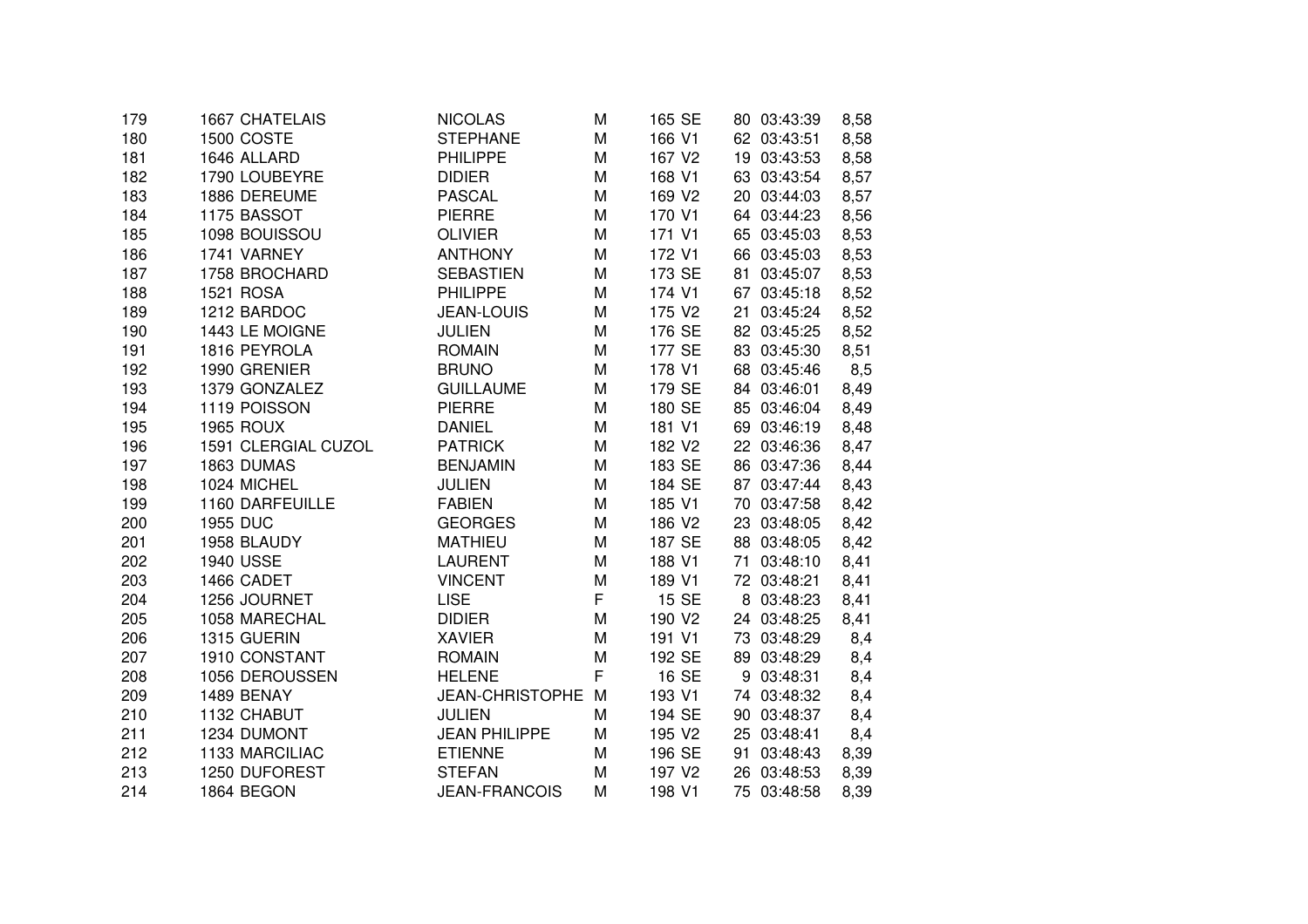| 215 | 1626 PUECHBROUSSOUX   | VANESSA              | F | 17 SE             | 10 03:49:31  | 8,37 |
|-----|-----------------------|----------------------|---|-------------------|--------------|------|
| 216 | 1136 ROBIN            | <b>MAXIME</b>        | M | 199 SE            | 92 03:49:53  | 8,35 |
| 217 | 1855 BERTON           | <b>VINCENT-GUY</b>   | м | 200 SE            | 93 03:50:00  | 8,35 |
| 218 | 1513 ALBERT           | <b>FRANCOIS</b>      | M | 201 SE            | 94 03:50:06  | 8,34 |
| 219 | 1383 CARANOVE         | <b>PIERRE</b>        | M | 202 SE            | 95 03:50:21  | 8,33 |
| 220 | 1869 DUGARD           | <b>FABIEN</b>        | M | 203 V1            | 76 03:50:25  | 8,33 |
| 221 | 1738 PESSON           | <b>JEAN MARC</b>     | M | 204 V2            | 27 03:50:28  | 8,33 |
| 222 | 1652 TREILLE          | FRéDéRIC             | M | 205 SE            | 96 03:50:31  | 8,33 |
| 223 | 1608 GUERIN           | <b>JEAN-LOUIS</b>    | M | 206 V2            | 28 03:50:32  | 8,33 |
| 224 | <b>1565 GIRARDEAU</b> | <b>PATRICK</b>       | M | 207 V1            | 77 03:50:33  | 8,33 |
| 225 | 1787 PROUST           | <b>YANN</b>          | M | 208 V1            | 78 03:50:33  | 8,33 |
| 226 | 1301 BUFFIERE         | <b>MURIEL</b>        | F | 18 SE             | 11 03:50:37  | 8,33 |
| 227 | 1439 CHANDES          | <b>STEPHANIE</b>     | F | 19 V1             | 6 03:50:52   | 8,32 |
| 228 | 1636 OLLIER           | MARIE-LAURE          | F | 20 V1             | 7 03:50:53   | 8,32 |
| 229 | 1344 BRILLET          | <b>NICOLAS</b>       | M | 209 SE            | 97 03:50:54  | 8,32 |
| 230 | <b>1402 CHANFREAU</b> | <b>MARCEL</b>        | M | 210 V3            | 6 03:51:08   | 8,31 |
| 231 | 1555 LATUS            | <b>BENOIT</b>        | M | 211 SE            | 98 03:51:14  | 8,3  |
| 232 | 1248 DEMARS           | <b>ANTOINE</b>       | M | 212 SE            | 99 03:51:22  | 8,3  |
| 233 | 1126 CALDEYROUX       | <b>JEAN PHILIPPE</b> | M | 213 V1            | 79 03:51:25  | 8,3  |
| 234 | 1978 CHOULEYSKO       | <b>MELISSA</b>       | F | 21 SE             | 12 03:51:40  | 8,29 |
| 235 | 1799 DASTE            | <b>DOMINIQUE</b>     | M | 214 V2            | 29 03:51:47  | 8,28 |
| 236 | 1286 SAINT-HILAIRE    | <b>HERVé</b>         | M | 215 V1            | 80 03:51:49  | 8,28 |
| 237 | 1582 BRETEAUD         | <b>STEPHANE</b>      | M | 216 V1            | 81 03:52:15  | 8,27 |
| 238 | 1788 JOANNY           | <b>PHILIPPE</b>      | M | 217 SE            | 100 03:52:16 | 8,27 |
| 239 | <b>1012 MANO</b>      | <b>DENIS</b>         | M | 218 V2            | 30 03:52:26  | 8,26 |
| 240 | 1396 LAPEYRE          | <b>LUCIE</b>         | F | 22 V <sub>2</sub> | 3 03:52:52   | 8,24 |
| 241 | 1227 MARTINOLI        | <b>RENE MICHEL</b>   | M | 219 V3            | 7 03:53:14   | 8,23 |
| 242 | 1127 CLAPAUD          | <b>CHRISTOPHE</b>    | M | 220 V1            | 82 03:53:18  | 8,23 |
| 243 | 1274 BELGACEM-RABAH   | <b>SAMIA</b>         | F | 23 V1             | 8 03:53:30   | 8,22 |
| 244 | 1168 CUQUEL           | <b>GERARD</b>        | M | 221 V2            | 31 03:53:35  | 8,22 |
| 245 | 1986 DELMAS           | <b>JACQUES</b>       | M | 222 V2            | 32 03:53:39  | 8,22 |
| 246 | 1180 ROUSSEAU         | <b>FLORENT</b>       | M | 223 V1            | 83 03:54:00  | 8,2  |
| 247 | 1808 LOUSTAUD         | <b>THIERRY</b>       | M | 224 V1            | 84 03:54:03  | 8,2  |
| 248 | 1096 MOMBOISSE        | <b>GAUTIER</b>       | M | 225 SE            | 101 03:54:16 | 8,2  |
| 249 | 1328 CLAVELOU         | <b>JEAN-MARC</b>     | М | 226 V1            | 85 03:54:34  | 8,18 |
| 250 | 1558 SCHNEBERGER      | <b>BENJAMIN</b>      | M | 227 SE            | 102 03:54:35 | 8,18 |
|     |                       |                      |   |                   |              |      |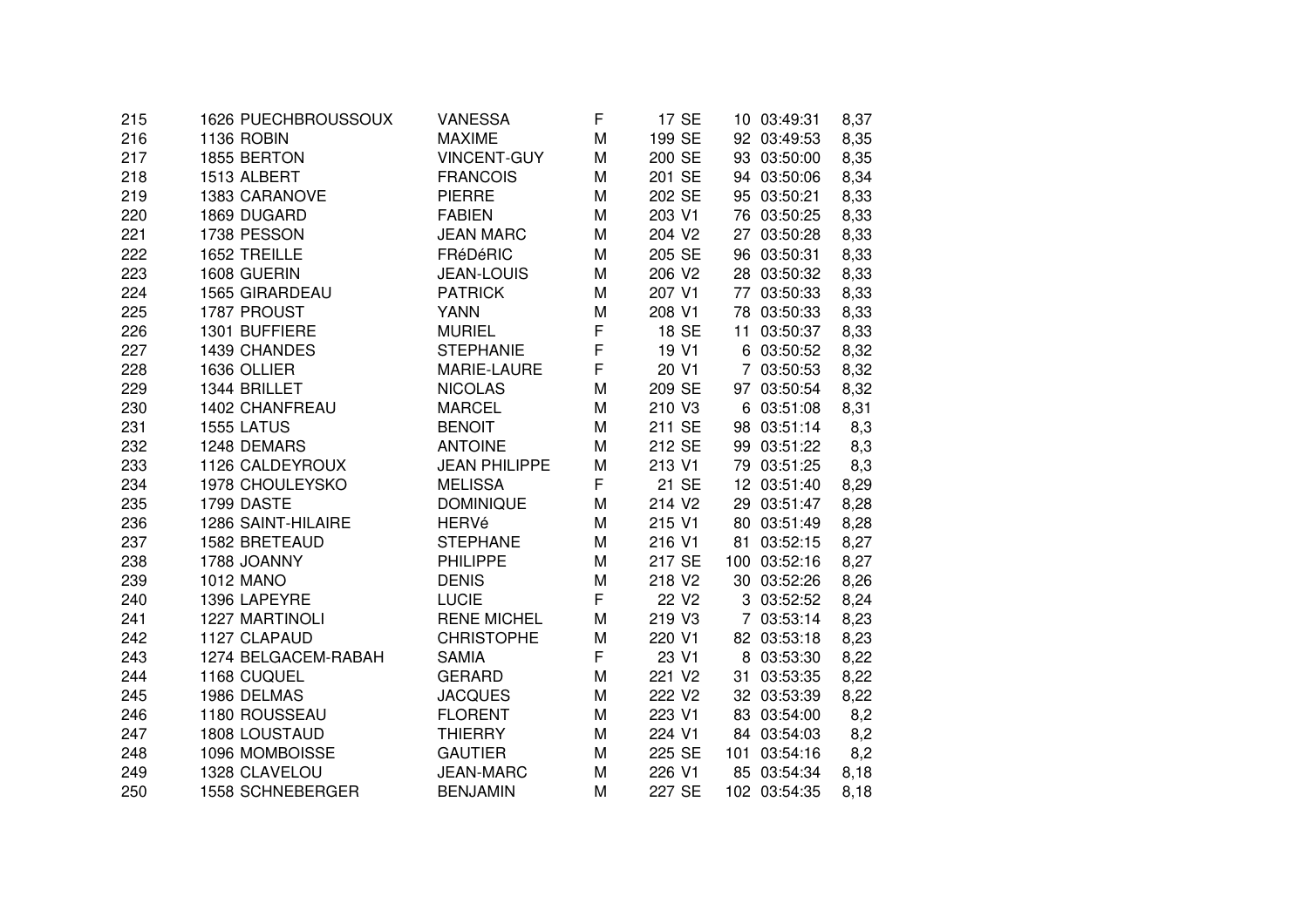| 251 | 1190 MAISONOBE    | <b>AURELIE</b>   | F | 24 SE              | 13 03:55:02  | 8,17 |
|-----|-------------------|------------------|---|--------------------|--------------|------|
| 252 | 1284 DE-JESUS     | <b>DAVID</b>     | M | 228 V1             | 86 03:55:07  | 8,17 |
| 253 | 1635 FALGON       | <b>BERNARD</b>   | M | 229 V2             | 33 03:55:18  | 8,16 |
| 254 | 1846 COLIN        | KéVIN            | M | 230 SE             | 103 03:55:20 | 8,16 |
| 255 | 1827 ESTIVAL      | <b>RAPHAEL</b>   | M | 231 V1             | 87 03:55:26  | 8,15 |
| 256 | 1712 HéBRARD      | <b>FRANCK</b>    | M | 232 V1             | 88 03:55:42  | 8,15 |
| 257 | 1448 GAULTIER     | <b>JEROME</b>    | M | 233 V2             | 34 03:55:43  | 8,15 |
| 258 | 1709 LARDY        | <b>ALAIN</b>     | M | 234 V2             | 35 03:55:43  | 8,15 |
| 259 | 1016 VACHER       | <b>MATHILDE</b>  | F | 25 SE              | 14 03:55:44  | 8,14 |
| 260 | 1115 CLOGENSON    | <b>DOMITILLE</b> | F | 26 SE              | 15 03:55:50  | 8,14 |
| 261 | 1694 BUREAU       | <b>ALAIN</b>     | M | 235 V2             | 36 03:55:51  | 8,14 |
| 262 | 1967 PORCHER      | <b>JEROME</b>    | M | 236 V1             | 89 03:56:31  | 8,12 |
| 263 | 1309 PASQUIER     | <b>FABIEN</b>    | M | 237 SE             | 104 03:56:32 | 8,12 |
| 264 | 1870 JOURNOUX     | <b>DENIS</b>     | M | 238 V1             | 90 03:56:33  | 8,12 |
| 265 | 1743 BEGUIN       | <b>PHILIPPE</b>  | M | 239 V2             | 37 03:56:33  | 8,12 |
| 266 | 1239 MAURICOUT    | <b>OLIVIER</b>   | M | 240 V1             | 91 03:56:44  | 8,11 |
| 267 | 1902 MATERNE      | <b>DANIEL</b>    | M | 241 V2             | 38 03:56:49  | 8,11 |
| 268 | 1519 LEROY        | <b>YANNICK</b>   | M | 242 SE             | 105 03:57:01 | 8,1  |
| 269 | 1040 LARUELLE     | <b>NICOLAS</b>   | M | 243 V1             | 92 03:57:05  | 8,1  |
| 270 | 1113 JUILLARD     | <b>STéPHANE</b>  | M | 244 SE             | 106 03:57:08 | 8,1  |
| 271 | 1937 BOUDON-CANAL | <b>SEVERINE</b>  | F | 27 SE              | 16 03:57:21  | 8,09 |
| 272 | 1938 BOUDON       | <b>FREDERIC</b>  | M | 245 SE             | 107 03:57:23 | 8,09 |
| 273 | 1164 LAFON        | <b>AURELIEN</b>  | M | 246 SE             | 108 03:57:28 | 8,08 |
| 274 | 1617 MIALHE       | <b>CLAUDE</b>    | M | 247 V <sub>2</sub> | 39 03:57:53  | 8,07 |
| 275 | <b>1205 JANIN</b> | <b>CLEMENCE</b>  | F | 28 SE              | 17 03:58:46  | 8,04 |
| 276 | 1042 PERRIN       | PIERRE-EDOUARD   | M | 248 SE             | 109 03:59:11 | 8,03 |
| 277 | 1044 PSZONAK      | <b>GUILLAUME</b> | M | 249 SE             | 110 03:59:11 | 8,03 |
| 278 | 1294 TIXIER       | <b>JOELLE</b>    | F | 29 V1              | 9 03:59:14   | 8,03 |
| 279 | 1287 LINKTEVOET   | SéBASTIEN        | M | 250 V1             | 93 03:59:16  | 8,02 |
| 280 | 1376 PELLETIER    | <b>XAVIER</b>    | M | 251 V1             | 94 03:59:32  | 8,02 |
| 281 | 1618 SARDIER      | <b>ANNE</b>      | F | 30 V1              | 10 04:00:05  | 8    |
| 282 | 1587 FAVERJON     | <b>CHRISTEL</b>  | M | 252 V1             | 95 04:00:14  | 7,99 |
| 283 | 1321 SERVANTIE    | <b>REMI</b>      | M | 253 V1             | 96 04:00:15  | 7,99 |
| 284 | 1329 AUZELOUX     | <b>CAMILLE</b>   | F | 31 SE              | 18 04:00:24  | 7,99 |
| 285 | 1800 LABORIE      | <b>MICHEL</b>    | M | 254 V2             | 40 04:00:25  | 7,99 |
| 286 | 1100 CLOWEZ       | <b>HELENE</b>    | F | 32 V1              | 11 04:00:29  | 7,98 |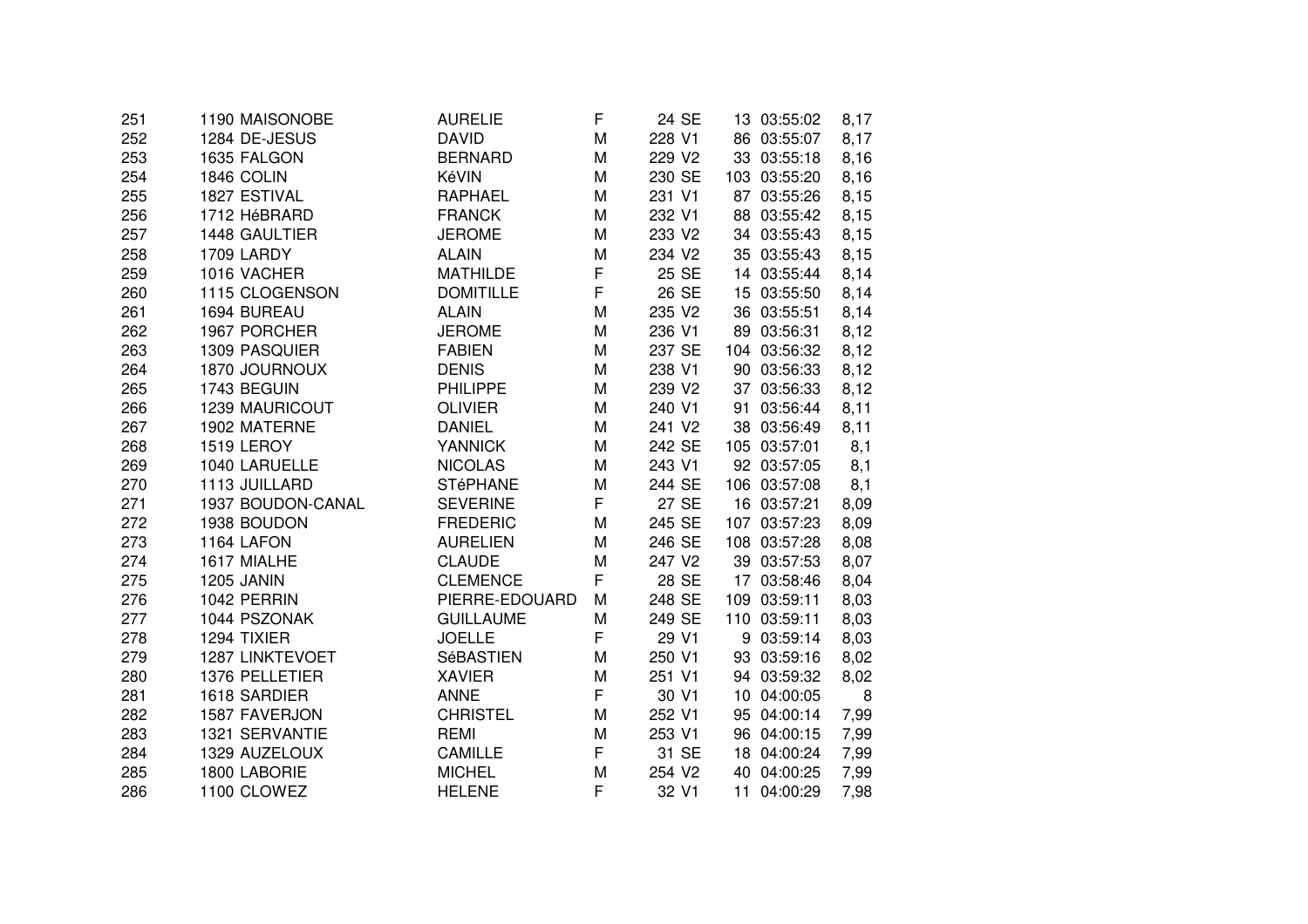| 287 | 1267 BESSIERES    | CHRISTELLE            | F           | 33 V1             | 12 04:00:33  | 7,98 |
|-----|-------------------|-----------------------|-------------|-------------------|--------------|------|
| 288 | 1394 HAMON        | FRéDéRIC              | M           | 255 SE            | 111 04:00:39 | 7,98 |
| 289 | 1458 DUPUY        | <b>NICOLAS</b>        | M           | 256 SE            | 112 04:00:59 | 7,97 |
| 290 | 1038 THIERY       | <b>CHARLOTTE</b>      | F           | 34 SE             | 19 04:01:01  | 7,97 |
| 291 | 1879 PAPOT        | <b>JEAN CLAUDE</b>    | M           | 257 V2            | 41 04:01:03  | 7,96 |
| 292 | 1847 ELIARD       | <b>VINCENT</b>        | M           | 258 V2            | 42 04:01:12  | 7,96 |
| 293 | 1195 DESTAING     | <b>THOMAS</b>         | M           | 259 SE            | 113 04:01:48 | 7,94 |
| 294 | 1502 GAUDY        | <b>BENOIT</b>         | M           | 260 V1            | 97 04:01:57  | 7,94 |
| 295 | 1051 VIGUIER      | <b>GUILLAUME</b>      | M           | 261 V1            | 98 04:01:59  | 7,93 |
| 296 | 1069 BRULETOURTE  | <b>RICHARD</b>        | M           | 262 V2            | 43 04:02:00  | 7,93 |
| 297 | 1554 FERNANDEZ    | <b>YOANN</b>          | M           | 263 SE            | 114 04:02:05 | 7,93 |
| 298 | 1163 DELORT       | <b>STEPHANE</b>       | M           | 264 SE            | 115 04:02:07 | 7,93 |
| 299 | 1440 WAY          | LUC                   | M           | 265 SE            | 116 04:02:08 | 7,93 |
| 300 | 1775 MANHES       | <b>DAVID</b>          | M           | 266 V1            | 99 04:02:12  | 7,93 |
| 301 | 1428 CHATEAU      | <b>JEAN-MARC</b>      | M           | 267 V1            | 100 04:02:14 | 7,93 |
| 302 | 1539 DANGLA       | <b>PHILIPPE</b>       | M           | 268 V3            | 8 04:02:32   | 7,92 |
| 303 | 1949 CHOMETON     | <b>JEROME</b>         | M           | 269 V1            | 101 04:02:48 | 7,91 |
| 304 | 1215 BOUTINON     | <b>RENAUD</b>         | M           | 270 V2            | 44 04:03:00  | 7,9  |
| 305 | 1211 DEVOS        | <b>JEROME</b>         | M           | 271 V1            | 102 04:03:01 | 7,9  |
| 306 | 1375 LEGRET       | <b>PASCAL</b>         | M           | 272 V2            | 45 04:03:17  | 7,89 |
| 307 | 1146 MURGUET      | <b>MARCEL</b>         | M           | 273 V2            | 46 04:03:19  | 7,89 |
| 308 | 1780 COMBELLE     | <b>MYRIAM</b>         | F           | 35 SE             | 20 04:03:22  | 7,89 |
| 309 | 1533 CHOPARD      | <b>HELENE</b>         | $\mathsf F$ | 36 SE             | 21 04:03:40  | 7,88 |
| 310 | 1549 DEGUILHEM    | <b>MURIEL</b>         | F           | 37 V <sub>2</sub> | 4 04:03:46   | 7,88 |
| 311 | 1570 DALIA        | <b>BENOIT</b>         | M           | 274 V1            | 103 04:04:02 | 7,87 |
| 312 | 1871 ARVIS        | <b>ADRIEN</b>         | M           | 275 SE            | 117 04:04:03 | 7,87 |
| 313 | 1171 RICHOU       | <b>FRANçOIS</b>       | M           | 276 V1            | 104 04:04:04 | 7,87 |
| 314 | 1233 DUMONT       | <b>SANDRINE</b>       | F.          | 38 V1             | 13 04:04:12  | 7,86 |
| 315 | 1963 MANGINOT     | <b>ERIC</b>           | M           | 277 V2            | 47 04:04:14  | 7,86 |
| 316 | 1430 ROCHETTE     | <b>GREGORY</b>        | M           | 278 SE            | 118 04:04:16 | 7,86 |
| 317 | 1968 HOREAU       | <b>PAUL</b>           | M           | 279 V4            | 1 04:04:26   | 7,85 |
| 318 | 1077 LAJARRIGE    | <b>LAURENT</b>        | M           | 280 V1            | 105 04:04:47 | 7,84 |
| 319 | <b>1450 ROYER</b> | <b>GERARD</b>         | M           | 281 V3            | 9 04:05:00   | 7,84 |
| 320 | 1935 ECHASSOUX    | <b>PHILIPPE</b>       | M           | 282 V2            | 48 04:05:01  | 7,84 |
| 321 | 1453 ANDRIEU      | <b>JEAN- FRANCOIS</b> | M           | 283 V1            | 106 04:05:01 | 7,84 |
| 322 | 1530 BOBILLIER    | <b>VINCENT</b>        | M           | 284 SE            | 119 04:05:02 | 7,84 |
|     |                   |                       |             |                   |              |      |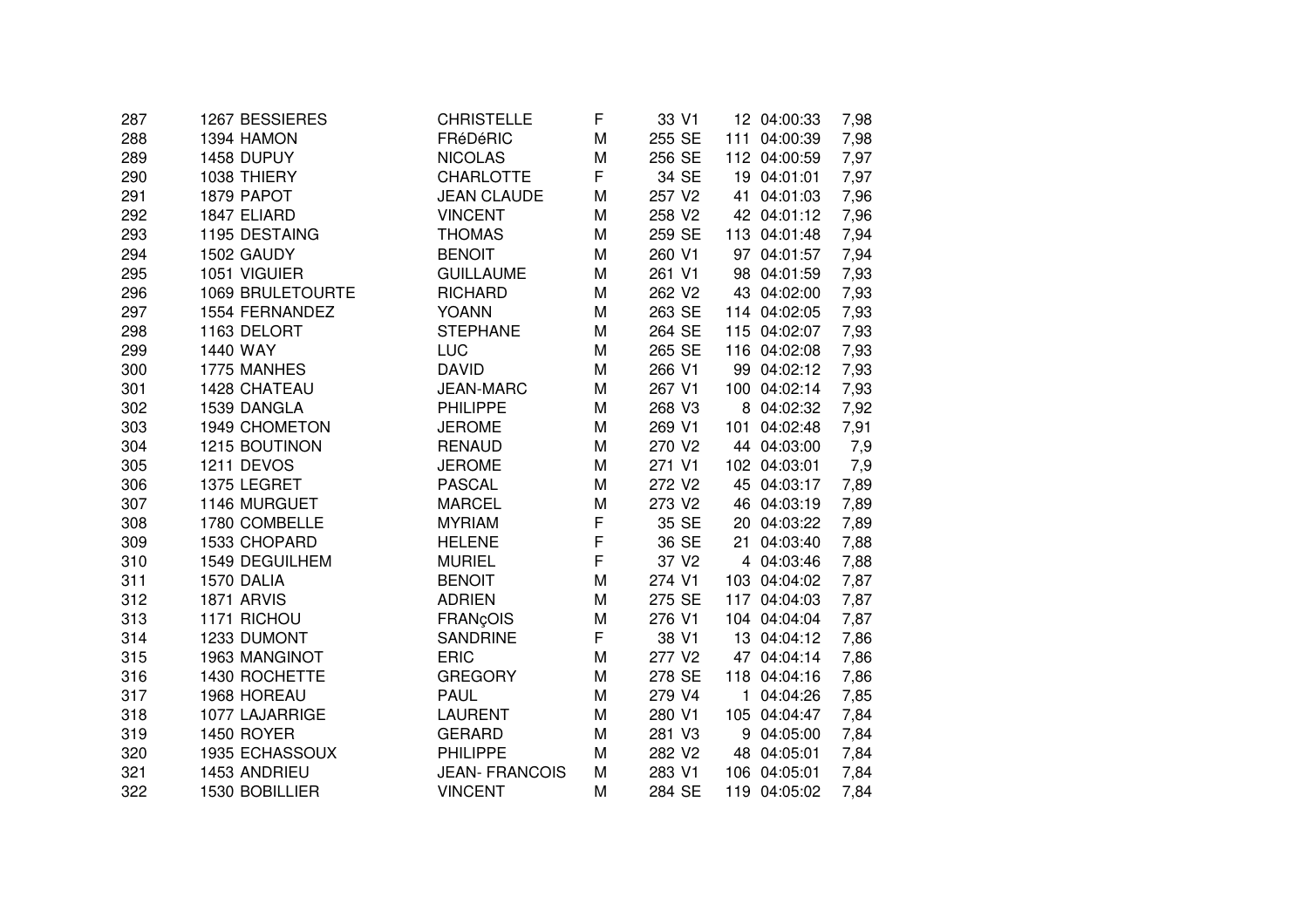| 323 | 1362 ROC          | <b>JEAN PASCAL</b> | М | 285 V1            | 107 04:05:05 | 7,83 |
|-----|-------------------|--------------------|---|-------------------|--------------|------|
| 324 | 1068 CHAUSSADE    | <b>YANNICK</b>     | M | 286 V1            | 108 04:05:11 | 7,83 |
| 325 | 1088 LOPEZ        | <b>BLANDINE</b>    | F | 39 V1             | 14 04:05:11  | 7,83 |
| 326 | 1725 REVAULT      | <b>REMI</b>        | M | 287 V2            | 49 04:05:13  | 7,83 |
| 327 | 1739 CHASSAGNE    | <b>STEPHANE</b>    | M | 288 V1            | 109 04:05:26 | 7,82 |
| 328 | 1550 GLATTARD     | <b>EMMANUELLE</b>  | F | 40 V1             | 15 04:05:27  | 7,82 |
| 329 | 1971 POULET       | <b>DAMIEN</b>      | M | 289 V1            | 110 04:05:39 | 7,82 |
| 330 | 1704 AUTEFORT     | <b>JEAN MARC</b>   | M | 290 V1            | 111 04:05:52 | 7,81 |
| 331 | <b>1070 TIPLE</b> | <b>AURELIEN</b>    | M | 291 SE            | 120 04:05:52 | 7,81 |
| 332 | 1306 CARBO        | <b>RAPHAEL</b>     | M | 292 SE            | 121 04:06:17 | 7,8  |
| 333 | 1200 JEGOU        | <b>VALERIE</b>     | F | 41 V <sub>2</sub> | 5 04:06:20   | 7,79 |
| 334 | 1035 MERAND       | <b>MANU</b>        | М | 293 V1            | 112 04:06:26 | 7,79 |
| 335 | 1356 DEZITTER     | JEAN-LUC           | M | 294 V3            | 10 04:06:28  | 7,79 |
| 336 | 1574 BOUTIN       | <b>VALERIE</b>     | F | 42 V1             | 16 04:06:33  | 7,79 |
| 337 | 1592 POUET        | <b>CHRISTOPHER</b> | M | 295 SE            | 122 04:06:33 | 7,79 |
| 338 | 1867 PESCHET      | <b>WILLIAM</b>     | M | 296 V1            | 113 04:06:49 | 7,78 |
| 339 | 1535 DELORT       | <b>JEAN-LUC</b>    | M | 297 V2            | 50 04:06:52  | 7,78 |
| 340 | 1964 CHAMOT       | <b>STEPHANIE</b>   | F | 43 SE             | 22 04:06:57  | 7,77 |
| 341 | 1131 MORENO       | <b>THIBAUT</b>     | M | 298 SE            | 123 04:07:06 | 7,77 |
| 342 | 1360 MEYNIEL      | <b>CORINNE</b>     | F | 44 V1             | 17 04:07:21  | 7,76 |
| 343 | 1419 GATTE        | MéLANIE            | F | 45 SE             | 23 04:07:26  | 7,76 |
| 344 | 1601 LERCHUNDI    | <b>CHRISTINE</b>   | F | 46 V1             | 18 04:07:33  | 7,76 |
| 345 | 1319 DELPEUCHE    | <b>MARLENE</b>     | F | 47 V1             | 19 04:07:34  | 7,76 |
| 346 | 1339 GARDET       | <b>JEAN-MARC</b>   | M | 299 V3            | 11 04:07:45  | 7,75 |
| 347 | 1993 AURATUS      | <b>ERIC</b>        | M | 300 V1            | 114 04:07:51 | 7,75 |
| 348 | 1749 CARANOVE     | <b>CLAUDE</b>      | M | 301 V2            | 51 04:07:57  | 7,74 |
| 349 | 1595 DUMAS        | <b>GILLES</b>      | M | 302 V2            | 52 04:07:58  | 7,74 |
| 350 | 1588 DESMET       | <b>PATRICK</b>     | M | 303 V2            | 53 04:08:24  | 7,73 |
| 351 | 1089 LAJARRIGE    | <b>BERTRAND</b>    | M | 304 SE            | 124 04:08:40 | 7,72 |
| 352 | 1913 GIBERT       | <b>SANDRA</b>      | F | 48 SE             | 24 04:08:40  | 7,72 |
| 353 | 1721 FOISSAC      | <b>LAURENT</b>     | M | 305 V2            | 54 04:08:58  | 7,71 |
| 354 | 1562 CHERAVOLA    | <b>BRUNO</b>       | M | 306 V2            | 55 04:09:14  | 7,7  |
| 355 | 1981 DELAMARE     | <b>JORIS</b>       | M | 307 V1            | 115 04:09:28 | 7,7  |
| 356 | 1307 BLANCHE      | <b>LAURETTE</b>    | F | 49 V1             | 20 04:09:42  | 7,69 |
| 357 | 1763 LOPEZ        | <b>ROMAIN</b>      | M | 308 SE            | 125 04:09:54 | 7,68 |
| 358 | 1388 BOISSINOT    | <b>ADRIAN</b>      | M | 309 SE            | 126 04:09:59 | 7,68 |
|     |                   |                    |   |                   |              |      |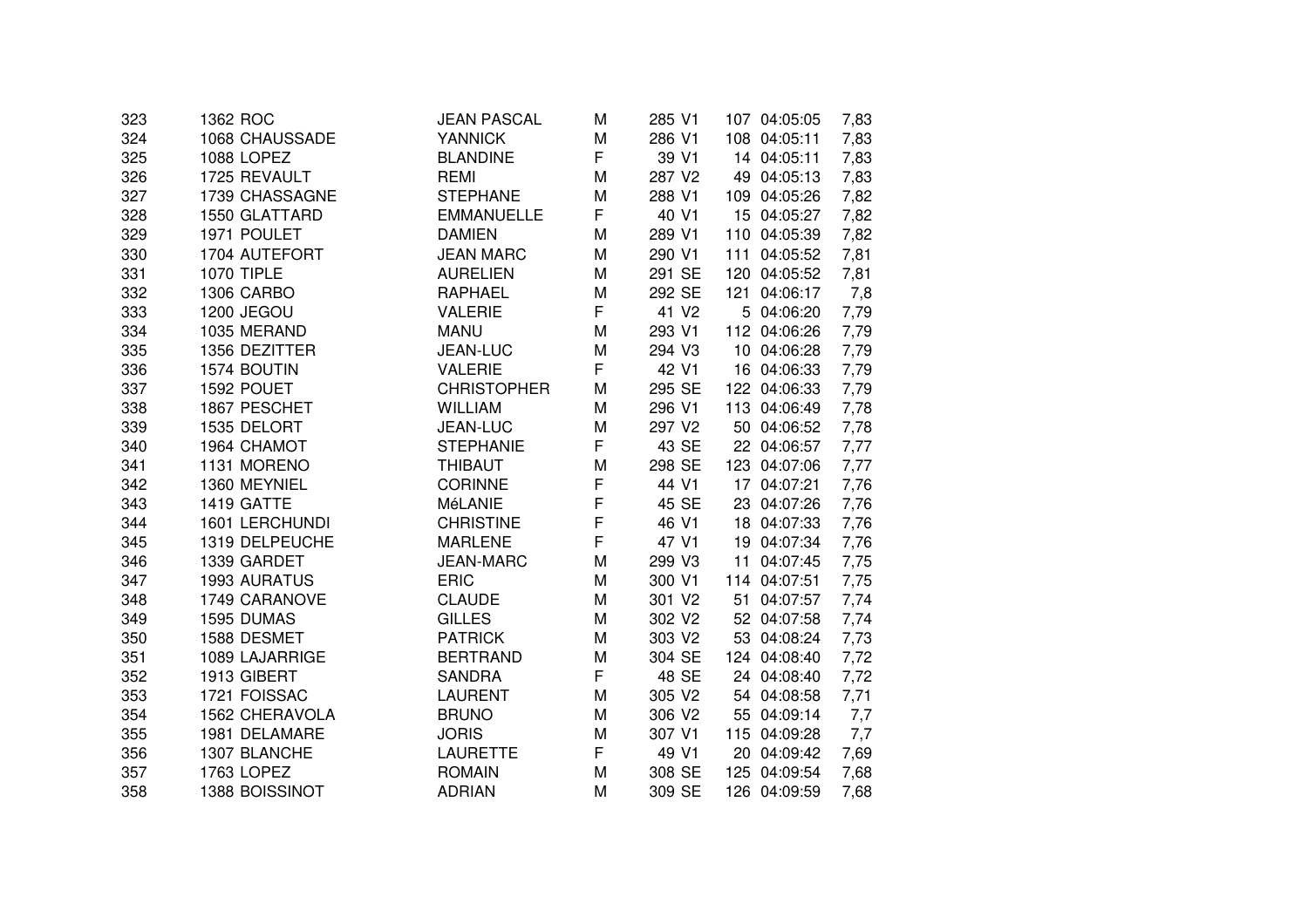| 359 | 1957 OLIVON         | <b>STEPHANE</b>   | M | 310 SE             | 127 04:10:00 | 7,68 |
|-----|---------------------|-------------------|---|--------------------|--------------|------|
| 360 | 1350 MOULIN         | PHILIPPE          | M | 311 V <sub>2</sub> | 56 04:10:12  | 7,67 |
| 361 | 1320 CAYROL         | <b>SYLVAIN</b>    | M | 312 SE             | 128 04:10:12 | 7,67 |
| 362 | 1463 MAILLARD       | <b>FLORIE</b>     | F | 50 SE              | 25 04:10:24  | 7,67 |
| 363 | 1026 GOUNET         | FRéDéRIC          | M | 313 SE             | 129 04:10:27 | 7,67 |
| 364 | 1528 VIGIGNOL       | <b>YANNICK</b>    | M | 314 V1             | 116 04:10:47 | 7,66 |
| 365 | 1875 FLAMME         | <b>THIBAUT</b>    | M | 315 SE             | 130 04:11:03 | 7,65 |
| 366 | 1476 BESOMBES       | <b>CHRISTOPHE</b> | M | 316 V1             | 117 04:11:16 | 7,64 |
| 367 | 1939 JARA           | <b>GUILLAUME</b>  | M | 317 SE             | 131 04:11:48 | 7,62 |
| 368 | 1199 MAURY          | <b>GUILLAUME</b>  | M | 318 SE             | 132 04:12:31 | 7,6  |
| 369 | 1198 LACOSTE        | <b>KEVIN</b>      | M | 319 SE             | 133 04:12:31 | 7,6  |
| 370 | 1831 TRAISSAC       | <b>VIRGINIE</b>   | F | 51 SE              | 26 04:12:32  | 7,6  |
| 371 | 1916 TRAISSAC       | <b>NICOLAS</b>    | M | 320 SE             | 134 04:12:33 | 7,6  |
| 372 | 1288 MAINEMER       | <b>MYRIAM</b>     | F | 52 V1              | 21 04:12:53  | 7,59 |
| 373 | 1246 MAINEMER       | <b>ARNAUD</b>     | M | 321 V1             | 118 04:12:54 | 7,59 |
| 374 | <b>1568 BIAS</b>    | <b>JOEL</b>       | M | 322 V3             | 12 04:13:02  | 7,59 |
| 375 | 1786 PIPEREAU       | <b>MAGALIE</b>    | F | 53 SE              | 27 04:13:04  | 7,59 |
| 376 | 1873 SABATIER       | <b>CORINNE</b>    | F | 54 V2              | 6 04:13:15   | 7,58 |
| 377 | 1953 CASTANIER      | <b>LAETITIA</b>   | F | 55 SE              | 28 04:13:16  | 7,58 |
| 378 | 1259 GOMEZ          | <b>CORINNE</b>    | F | 56 V2              | 7 04:13:26   | 7,58 |
| 379 | 1648 AVERSENG       | <b>KARINE</b>     | F | 57 V1              | 22 04:13:26  | 7,58 |
| 380 | 1071 BONNIN         | <b>NICOLAS</b>    | M | 323 SE             | 135 04:13:30 | 7,57 |
| 381 | 1153 LABERTHONNIERE | <b>ANTHONY</b>    | M | 324 V1             | 119 04:14:46 | 7,54 |
| 382 | 1420 ASSANDRI       | <b>STéPHANE</b>   | M | 325 V1             | 120 04:15:00 | 7,53 |
| 383 | 1010 AMBLARD        | <b>LAETITIA</b>   | F | 58 SE              | 29 04:15:12  | 7,52 |
| 384 | 1330 BERNARD        | <b>LAURA</b>      | F | 59 SE              | 30 04:15:24  | 7,52 |
| 385 | 1243 CRANTELLE      | <b>ROGER</b>      | M | 326 V3             | 13 04:15:29  | 7,52 |
| 386 | 1516 BRIDAY         | <b>MICKAEL</b>    | F | 60 SE              | 31 04:15:44  | 7,51 |
| 387 | 1752 TALEB          | <b>DOMINIQUE</b>  | M | 327 V3             | 14 04:15:45  | 7,51 |
| 388 | 1697 CHONIS         | <b>VIRGINIE</b>   | F | 61 V1              | 23 04:16:24  | 7,49 |
| 389 | 1696 CHONIS         | <b>STEPHANE</b>   | M | 328 V1             | 121 04:16:25 | 7,49 |
| 390 | 1111 STROEBEL       | <b>ALBAN</b>      | M | 329 SE             | 136 04:16:25 | 7,49 |
| 391 | 1112 FAIVRE-CHAUVET | <b>LOUISE</b>     | F | 62 SE              | 32 04:16:26  | 7,49 |
| 392 | 1482 FRITSCH        | <b>SERGE</b>      | M | 330 V2             | 57 04:16:43  | 7,48 |
| 393 | 1472 SINTUREL       | <b>FLORENCE</b>   | F | 63 V1              | 24 04:16:54  | 7,47 |
| 394 | 1152 PAAUW          | <b>PIETER</b>     | M | 331 SE             | 137 04:17:06 | 7,47 |
|     |                     |                   |   |                    |              |      |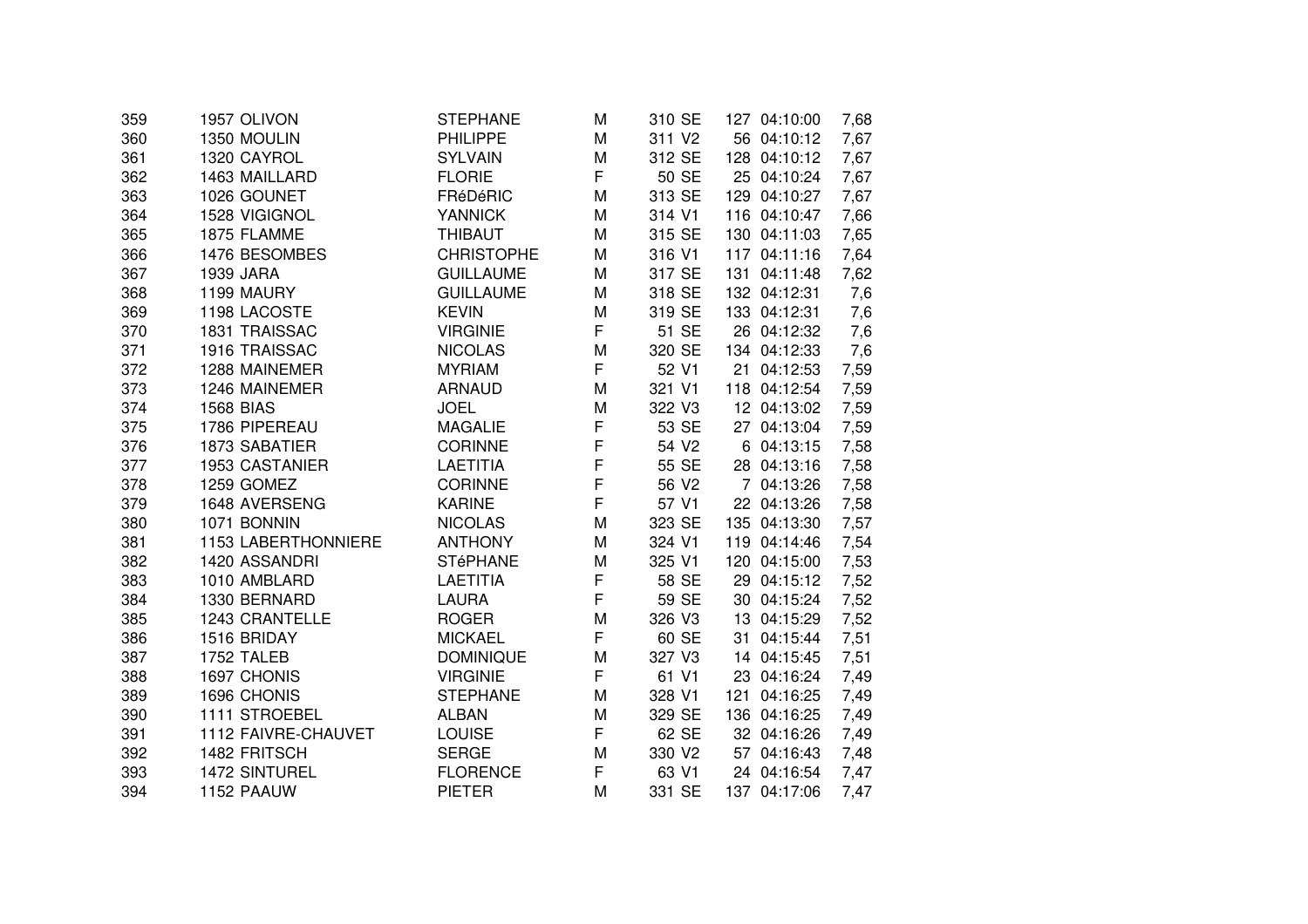| 395 | 1609 LIOT        | <b>EVELYNE</b>     | F | 64 V <sub>2</sub> | 8 04:17:17   | 7,46 |
|-----|------------------|--------------------|---|-------------------|--------------|------|
| 396 | 1880 ROGERS      | <b>JEANETTE</b>    | F | 65 V2             | 9 04:17:19   | 7,46 |
| 397 | 1987 BRONDIN     | <b>JACKY</b>       | M | 332 V2            | 58 04:17:23  | 7,46 |
| 398 | 1488 WASMES      | <b>JEAN-MICHEL</b> | M | 333 V3            | 15 04:17:29  | 7,46 |
| 399 | 1627 BERTON      | <b>FRANCOIS</b>    | M | 334 SE            | 138 04:17:34 | 7,45 |
| 400 | 1658 MOULLE      | <b>LAURENCE</b>    | F | 66 V1             | 25 04:17:41  | 7,45 |
| 401 | 1534 COURAPIED   | <b>CLAIRE</b>      | F | 67 SE             | 33 04:17:49  | 7,45 |
| 402 | <b>1874 GAVA</b> | <b>OLIVIER</b>     | M | 335 V1            | 122 04:18:23 | 7,43 |
| 403 | 1579 CHABREYROU  | <b>FREDERIC</b>    | M | 336 V2            | 59 04:18:33  | 7,43 |
| 404 | 1779 LOMBARD     | <b>PATRICK</b>     | M | 337 V2            | 60 04:18:40  | 7,42 |
| 405 | 1052 MOREAU      | <b>NATHALIE</b>    | F | 68 V1             | 26 04:18:43  | 7,42 |
| 406 | 1708 BOUISSOU    | <b>MARYSE</b>      | F | 69 V <sub>2</sub> | 10 04:18:46  | 7,42 |
| 407 | 1346 LAVIGNE     | <b>ISABELLE</b>    | F | 70 V1             | 27 04:18:53  | 7,42 |
| 408 | 1345 LAVIGNE     | <b>MICHEL</b>      | M | 338 V2            | 61 04:18:54  | 7,42 |
| 409 | 1670 ANGOSTO     | <b>ERIC</b>        | M | 339 V1            | 123 04:19:03 | 7,41 |
| 410 | <b>1279 BLAS</b> | <b>FABIEN</b>      | M | 340 SE            | 139 04:19:05 | 7,41 |
| 411 | 1798 JUANOLA     | <b>FABIEN</b>      | M | 341 SE            | 140 04:19:41 | 7,39 |
| 412 | 1851 MARTIN      | <b>JULIEN</b>      | M | 342 SE            | 141 04:19:49 | 7,39 |
| 413 | 1123 SABA        | <b>LAURENT</b>     | M | 343 V1            | 124 04:20:10 | 7,38 |
| 414 | 1581 LIONEL      | LINXE              | M | 344 SE            | 142 04:20:19 | 7,38 |
| 415 | 1614 CONTE       | <b>FLORENT</b>     | M | 345 SE            | 143 04:20:19 | 7,38 |
| 416 | 1078 BAJON       | <b>SANDRINE</b>    | F | 71 V1             | 28 04:20:27  | 7,37 |
| 417 | 1106 ROUAULT     | <b>LAETITIA</b>    | F | 72 SE             | 34 04:20:55  | 7,36 |
| 418 | 1174 ROUZAIRE    | <b>BENOIT</b>      | М | 346 SE            | 144 04:20:57 | 7,36 |
| 419 | 1055 DELIGEARD   | <b>FRANCK</b>      | M | 347 V1            | 125 04:21:00 | 7,36 |
| 420 | 1422 CAILLAUD    | <b>DELPHINE</b>    | F | 73 SE             | 35 04:21:15  | 7,35 |
| 421 | 1354 AGNEESENS   | <b>THIERRY</b>     | M | 348 V2            | 62 04:21:29  | 7,34 |
| 422 | <b>1244 PROT</b> | <b>PATRICK</b>     | M | 349 V2            | 63 04:21:30  | 7,34 |
| 423 | 1573 CONTE       | <b>DENIS</b>       | M | 350 V2            | 64 04:21:35  | 7,34 |
| 424 | 1760 CHERMAT     | <b>SOAZIG</b>      | F | 74 SE             | 36 04:21:44  | 7,34 |
| 425 | 1882 COLIN       | <b>SYLVIE</b>      | F | 75 V2             | 11 04:21:44  | 7,34 |
| 426 | 1765 DESROZIERS  | NOëLLE             | F | 76 V1             | 29 04:21:45  | 7,34 |
| 427 | 1542 CHEDEVILLE  | <b>MICHEL</b>      | M | 351 V3            | 16 04:21:56  | 7,33 |
| 428 | 1974 LAGARD      | PIERRE YVES        | М | 352 V2            | 65 04:21:58  | 7,33 |
| 429 | 1663 BONNET      | JEAN-PIERRE        | M | 353 V2            | 66 04:22:20  | 7,32 |
| 430 | 1191 LELIEVRE    | <b>STEPHANIE</b>   | F | 77 V1             | 30 04:22:35  | 7,31 |
|     |                  |                    |   |                   |              |      |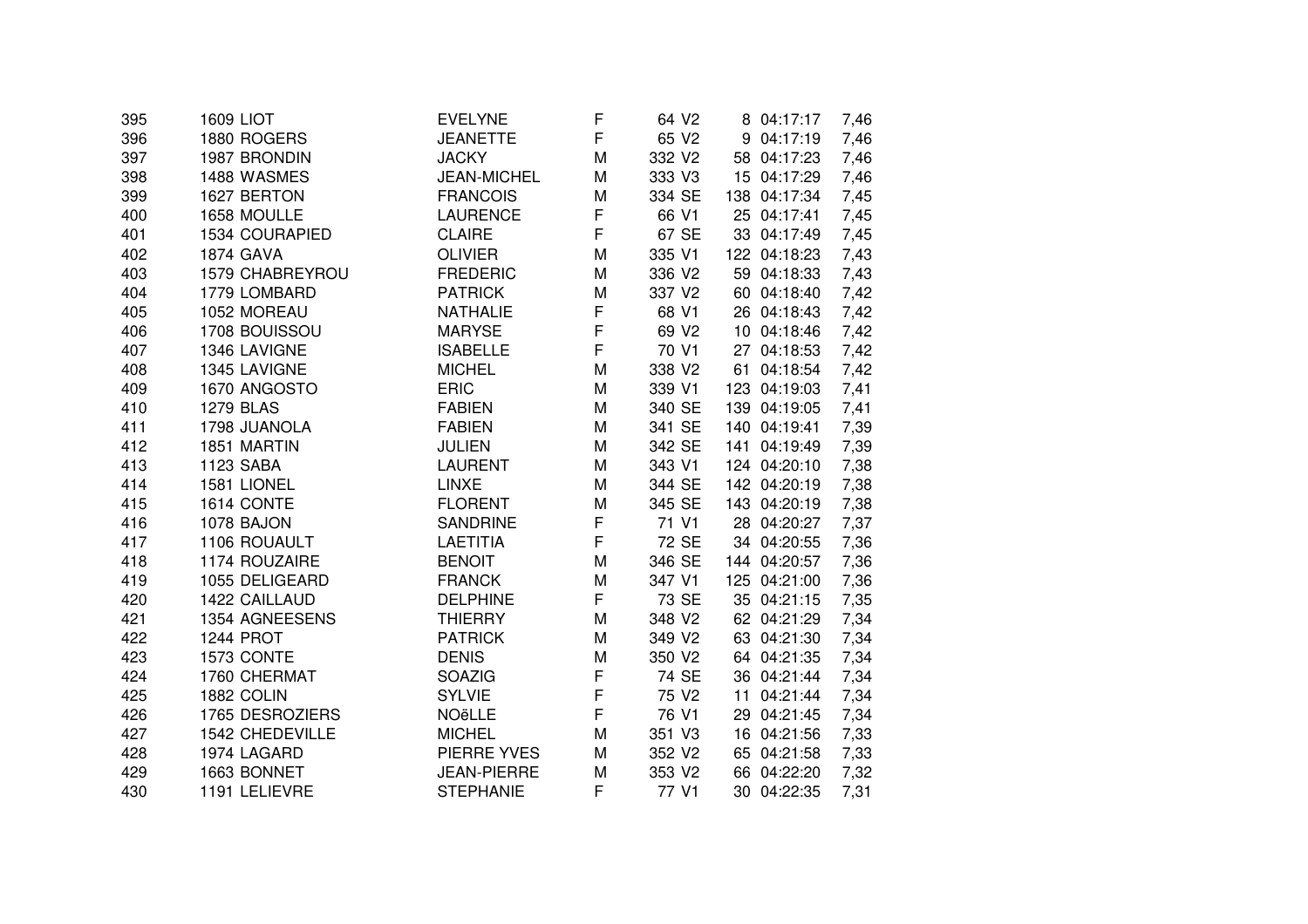| 431 | 1103 BANCHAREL         | <b>RICHARD</b>    | М           | 354 V1            | 126 04:22:44 | 7,31 |
|-----|------------------------|-------------------|-------------|-------------------|--------------|------|
| 432 | 1252 DEMART            | <b>CHRISTIAN</b>  | M           | 355 V3            | 17 04:22:56  | 7,3  |
| 433 | 1812 BOY               | <b>MICHAEL</b>    | M           | 356 V1            | 127 04:23:03 | 7,3  |
| 434 | 1478 ASTRUC            | <b>HERVE</b>      | M           | 357 V1            | 128 04:23:11 | 7,3  |
| 435 | 1563 MITEK             | <b>ANNA</b>       | F           | 78 V1             | 31 04:23:17  | 7,29 |
| 436 | <b>1125 BORIE</b>      | <b>CHRISTELLE</b> | F           | 79 V <sub>2</sub> | 12 04:23:28  | 7,29 |
| 437 | 1688 PAPON             | <b>JEREMY</b>     | M           | 358 SE            | 145 04:23:43 | 7,28 |
| 438 | 1707 RABAUD            | <b>ALAIN</b>      | M           | 359 V2            | 67 04:23:48  | 7,28 |
| 439 | 1729 SABY              | <b>CHRISTIAN</b>  | M           | 360 V2            | 68 04:23:57  | 7,27 |
| 440 | 1169 VIEILLEDENT       | <b>MICHEL</b>     | M           | 361 V2            | 69 04:24:01  | 7,27 |
| 441 | 1067 FABRE             | SONIA             | F           | 80 V1             | 32 04:24:02  | 7,27 |
| 442 | 1043 DELBOS            | <b>JULIEN</b>     | М           | 362 SE            | 146 04:24:02 | 7,27 |
| 443 | 1397 NICOLAS           | <b>YVES</b>       | M           | 363 V3            | 18 04:24:03  | 7,27 |
| 444 | 1638 ARNAUD            | <b>ROLLAND</b>    | M           | 364 V2            | 70 04:24:04  | 7,27 |
| 445 | 1824 DE NARDI          | <b>AURORE</b>     | F           | 81 SE             | 37 04:24:04  | 7,27 |
| 446 | 1462 FALIES            | <b>STEPHANIE</b>  | $\mathsf F$ | 82 SE             | 38 04:24:08  | 7,27 |
| 447 | 1768 DROGUE            | <b>CHANTAL</b>    | F           | 83 V <sub>2</sub> | 13 04:24:15  | 7,27 |
| 448 | 1866 COUDOUEL          | <b>MARYLINE</b>   | F           | 84 SE             | 39 04:24:44  | 7,25 |
| 449 | 1818 MORVAN            | <b>CORINNE</b>    | F           | 85 V1             | 33 04:25:21  | 7,24 |
| 450 | 1161 SOL               | <b>DAVID</b>      | M           | 365 V1            | 129 04:25:23 | 7,23 |
| 451 | 1933 URVOIS            | YOHANN            | M           | 366 V1            | 130 04:25:34 | 7,23 |
| 452 | 1451 GONZALEZ          | <b>ROMAIN</b>     | M           | 367 SE            | 147 04:25:34 | 7,23 |
| 453 | 1031 GAUDRILLER        | <b>REMY</b>       | M           | 368 V1            | 131 04:25:37 | 7,23 |
| 454 | 1434 THEBEAULT         | <b>JACQUES</b>    | M           | 369 V3            | 19 04:25:51  | 7,22 |
| 455 | 1801 LABORIE           | <b>ISABELLE</b>   | F           | 86 V2             | 14 04:26:03  | 7,22 |
| 456 | 1553 CHUPIN            | <b>CLAUDE</b>     | M           | 370 V3            | 20 04:26:04  | 7,22 |
| 457 | 1661 PAPUGA            | <b>AURéLIE</b>    | F           | 87 SE             | 40 04:26:05  | 7,22 |
| 458 | 1028 BAILLEAU          | <b>THOMAS</b>     | M           | 371 SE            | 148 04:26:12 | 7,21 |
| 459 | <b>1429 CHASTELOUX</b> | MéLANIE           | F           | 88 SE             | 41 04:26:13  | 7,21 |
| 460 | 1182 MOUNAUD           | <b>NICOLAS</b>    | M           | 372 SE            | 149 04:26:39 | 7,2  |
| 461 | 1108 BOUCHET           | <b>MARIANICK</b>  | F           | 89 V <sub>2</sub> | 15 04:26:43  | 7,2  |
| 462 | 1226 ROUDEIX           | <b>CORINNE</b>    | F           | 90 V <sub>2</sub> | 16 04:26:59  | 7,19 |
| 463 | 1347 ESCASSUT          | <b>LUCIE</b>      | F           | 91 SE             | 42 04:27:03  | 7,19 |
| 464 | 1849 BENZEKRI          | <b>MYRIAM</b>     | F           | 92 SE             | 43 04:27:07  | 7,19 |
| 465 | 1689 BARATAUD          | <b>JéRôME</b>     | Μ           | 373 SE            | 150 04:27:07 | 7,19 |
| 466 | 1850 FRANCOU           | <b>PIERRE</b>     | Μ           | 374 SE            | 151 04:27:08 | 7,19 |
|     |                        |                   |             |                   |              |      |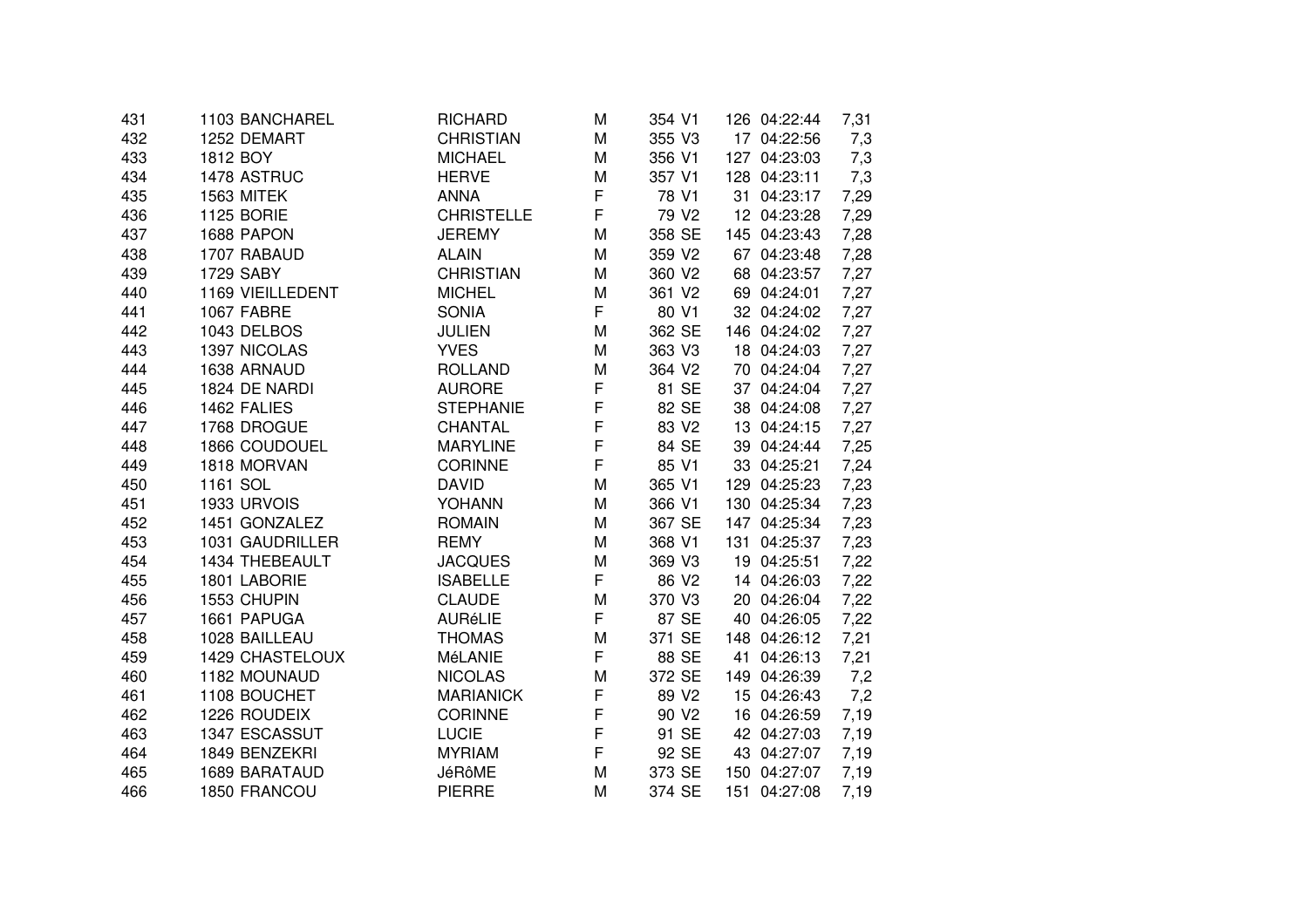| 467 | <b>1325 NETO</b>       | HILENA             | F           | 93 V1              | 34 04:27:31  | 7,18 |
|-----|------------------------|--------------------|-------------|--------------------|--------------|------|
| 468 | 1025 DAMET             | <b>ANNE</b>        | $\mathsf F$ | 94 SE              | 44 04:27:35  | 7,18 |
| 469 | 1920 CRIBELIER         | <b>MARINA</b>      | F           | 95 V1              | 35 04:27:58  | 7,16 |
| 470 | 1700 GUILLET           | <b>KATY</b>        | F           | 96 V1              | 36 04:28:16  | 7,16 |
| 471 | 1835 JAMMES            | <b>FRANCIS</b>     | M           | 375 V1             | 132 04:28:18 | 7,16 |
| 472 | 1446 HANAFI            | <b>SAMIR</b>       | M           | 376 V2             | 71 04:28:21  | 7,15 |
| 473 | 1503 BREMOND           | <b>GAWEN</b>       | M           | 377 SE             | 152 04:28:35 | 7,15 |
| 474 | 1501 DRUILLET          | <b>JULIE</b>       | F           | 97 SE              | 45 04:28:35  | 7,15 |
| 475 | 1826 CROUZAT           | <b>NICOLAS</b>     | M           | 378 SE             | 153 04:28:46 | 7,14 |
| 476 | 1399 CUMINGE           | <b>PATRICK</b>     | M           | 379 V3             | 21 04:28:51  | 7,14 |
| 477 | 1030 PRONCHERY         | <b>NICOLAS</b>     | M           | 380 V1             | 133 04:28:52 | 7,14 |
| 478 | 1281 LEGER             | <b>VERONIQUE</b>   | F           | 98 V1              | 37 04:29:43  | 7,12 |
| 479 | <b>1607 MUS</b>        | <b>HERVE</b>       | M           | 381 V2             | 72 04:30:15  | 7,1  |
| 480 | 1567 GARNAUD           | <b>ALAIN</b>       | M           | 382 V2             | 73 04:30:23  | 7,1  |
| 481 | 1983 PALLUEL           | <b>FLORIAN</b>     | M           | 383 SE             | 154 04:30:34 | 7,1  |
| 482 | 1905 TRINTY            | <b>SANDRINE</b>    | F.          | 99 SE              | 46 04:30:35  | 7,1  |
| 483 | 1802 SIMONNET          | <b>FRANCK</b>      | M           | 384 V2             | 74 04:30:46  | 7,09 |
| 484 | 1701 DUBOIS            | <b>FRANCOIS</b>    | M           | 385 V1             | 134 04:30:46 | 7,09 |
| 485 | 1054 AHSAN             | <b>MAHMUDUL</b>    | M           | 386 V3             | 22 04:30:51  | 7,09 |
| 486 | 1053 CHAPPERT          | <b>JEAN PIERRE</b> | M           | 387 V3             | 23 04:30:52  | 7,09 |
| 487 | 1726 LORILLEUX         | <b>ANTHONY</b>     | M           | 388 V1             | 135 04:30:53 | 7,09 |
| 488 | 1724 GUYOT             | <b>CYRIL</b>       | M           | 389 SE             | 155 04:30:54 | 7,09 |
| 489 | 1425 FRESNEAU          | <b>INGRID</b>      | F           | 100 V1             | 38 04:30:58  | 7,09 |
| 490 | 1426 DELCHER           | <b>MANUEL</b>      | M           | 390 V1             | 136 04:30:59 | 7,09 |
| 491 | 1578 DESIREE           | <b>DOMINIQUE</b>   | F           | 101 V2             | 17 04:31:01  | 7,08 |
| 492 | <b>1219 JEAN</b>       | <b>FREDERIC</b>    | M           | 391 V1             | 137 04:31:23 | 7,07 |
| 493 | 1091 CANIVENQ          | RéMI               | M           | 392 SE             | 156 04:31:38 | 7,07 |
| 494 | 1183 BLEU              | <b>CHRISTINE</b>   | F           | 102 V2             | 18 04:31:42  | 7,07 |
| 495 | 1727 CHEFDEVILLE       | <b>GUY</b>         | M           | 393 V2             | 75 04:31:42  | 7,07 |
| 496 | 1811 VIEIRA            | <b>JOSE</b>        | M           | 394 V2             | 76 04:32:04  | 7,06 |
| 497 | 1919 LEPERCQ           | <b>FREDERIC</b>    | M           | 395 V1             | 138 04:32:04 | 7,06 |
| 498 | 1654 CANADELL-BADOSA   | <b>FLORIAN</b>     | M           | 396 SE             | 157 04:32:18 | 7,05 |
| 499 | 1962 DANTZER           | <b>GILBERT</b>     | M           | 397 V3             | 24 04:32:23  | 7,05 |
| 500 | 1785 BARRETEAU SAUVIAT | <b>DELPHINE</b>    | F           | 103 SE             | 47 04:32:28  | 7,05 |
| 501 | <b>1313 PEREZ</b>      | <b>BENJAMIN</b>    | M           | 398 SE             | 158 04:32:35 | 7,04 |
| 502 | 1435 JEGOU             | <b>ODILE</b>       | F           | 104 V <sub>2</sub> | 19 04:32:36  | 7,04 |
|     |                        |                    |             |                    |              |      |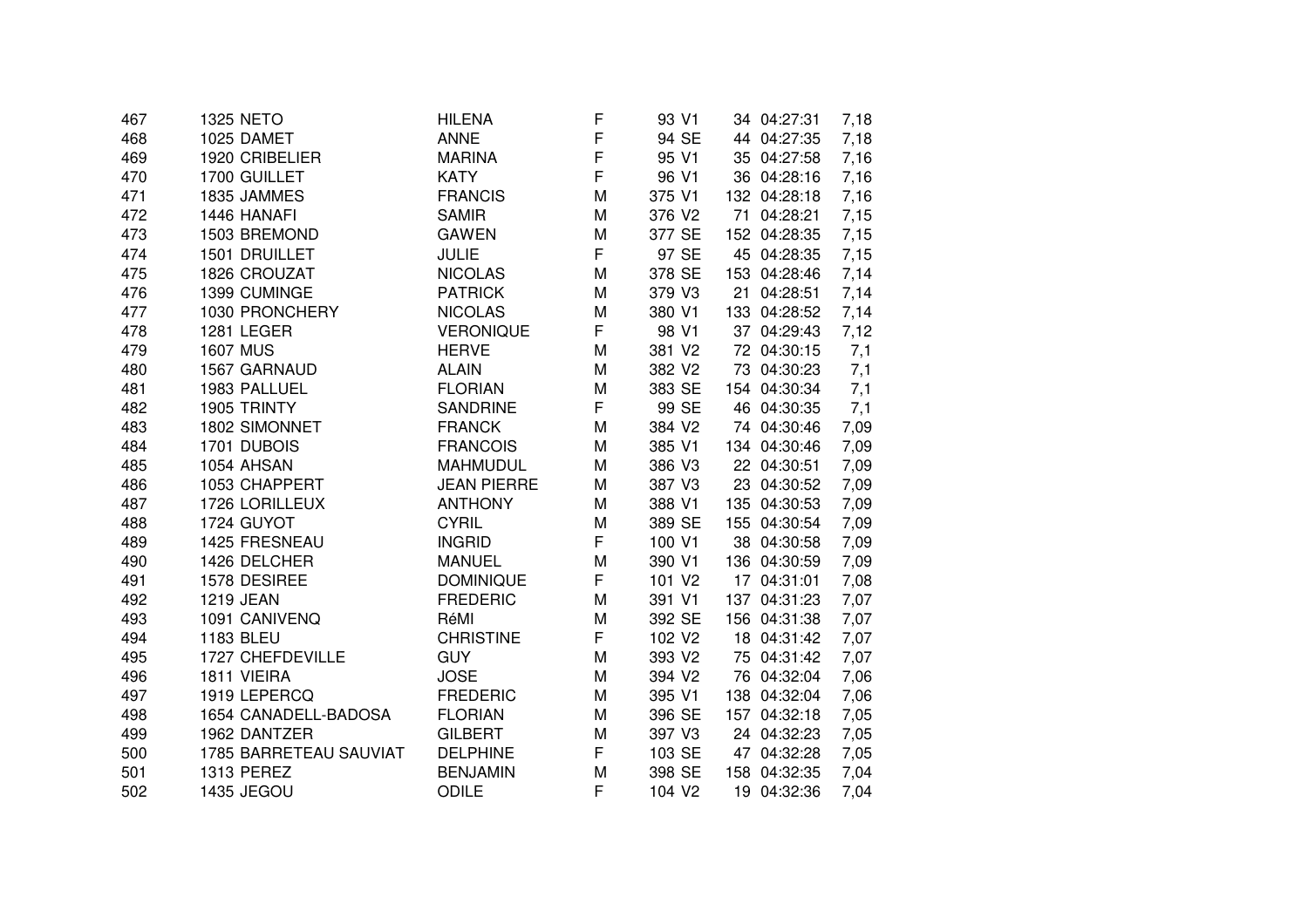| 503 | <b>1839 CHENU</b>      | <b>JEAN-BAPTISTE</b> | Μ | 399 V1             | 139 04:32:36 | 7,04           |
|-----|------------------------|----------------------|---|--------------------|--------------|----------------|
| 504 | <b>1566 ROUX</b>       | <b>BENOIT</b>        | M | 400 V1             | 140 04:32:47 | 7,04           |
| 505 | 1991 FERNANDEZ         | <b>VINCENT</b>       | M | 401 SE             | 159 04:33:14 | 7,03           |
| 506 | 1761 VIERS             | <b>LUCILE</b>        | F | 105 SE             | 48 04:33:48  | 7,01           |
| 507 | 1941 MOREAU            | <b>EMMANUEL</b>      | M | 402 V1             | 141 04:33:54 | 7,01           |
| 508 | 1473 BACONNIER         | <b>JEREMIE</b>       | M | 403 SE             | 160 04:34:03 | 7,01           |
| 509 | 1676 ROQUET            | JéRôME               | M | 404 V1             | 142 04:34:05 | 7              |
| 510 | 1045 FONTENEAU         | <b>PASCALE</b>       | F | 106 V2             | 20 04:34:12  | $\overline{7}$ |
| 511 | 1326 FRINGANT          | CHRISTOBELLE-LY      | F | 107 V1             | 39 04:34:18  | $\overline{7}$ |
| 512 | 1660 HERMELIN          | <b>JEAN MICHEL</b>   | M | 405 V3             | 25 04:34:20  | $\overline{7}$ |
| 513 | 1605 BIHOREAU          | <b>ANTOINE</b>       | М | 406 SE             | 161 04:34:23 | $\overline{7}$ |
| 514 | 1623 PAYRAUD           | <b>ANTONIN</b>       | M | 407 SE             | 162 04:34:23 | $\overline{7}$ |
| 515 | 1438 JARDIN            | <b>DIDIER</b>        | M | 408 V3             | 26 04:34:27  | $\overline{7}$ |
| 516 | 1807 RAYNAL            | <b>SONIA</b>         | F | 108 SE             | 49 04:34:48  | 6,99           |
| 517 | 1442 PERRIER           | <b>DOMINIQUE</b>     | M | 409 V3             | 27 04:34:55  | 6,98           |
| 518 | 1681 COMBOURIEU        | <b>GERAUD</b>        | M | 410 V1             | 143 04:35:09 | 6,98           |
| 519 | 1099 BICHEREL          | <b>CHARLENE</b>      | F | 109 SE             | 50 04:35:23  | 6,97           |
| 520 | 1722 MILVAQUE          | <b>MAGALI</b>        | F | 110 V1             | 40 04:35:26  | 6,97           |
| 521 | 1699 GUILLET           | <b>MICKAEL</b>       | M | 411 V1             | 144 04:35:27 | 6,97           |
| 522 | 1895 HIGONNET          | <b>NICOLE</b>        | F | 111 V <sub>2</sub> | 21 04:35:39  | 6,96           |
| 523 | 1896 HIGONNET          | <b>PATRICK</b>       | M | 412 V3             | 28 04:35:43  | 6,96           |
| 524 | 1834 BRIGAUD           | <b>FRANCK</b>        | M | 413 V1             | 145 04:35:44 | 6,96           |
| 525 | 1678 BROMET            | <b>CELINE</b>        | F | 112 SE             | 51 04:35:51  | 6,96           |
| 526 | 1830 TISSANDIER        | <b>HELENE</b>        | F | 113 V1             | 41 04:35:52  | 6,96           |
| 527 | 1771 DAGIRAL           | <b>OLIVIER</b>       | M | 414 V1             | 146 04:36:04 | 6,95           |
| 528 | 1853 TACHET            | <b>CORINNE</b>       | F | 114 V <sub>2</sub> | 22 04:36:05  | 6,95           |
| 529 | 1695 CESSAL            | <b>VERONIQUE</b>     | F | 115 V <sub>2</sub> | 23 04:36:39  | 6,94           |
| 530 | 1381 BOUCHEREAU        | <b>GREGORY</b>       | M | 415 SE             | 163 04:36:39 | 6,94           |
| 531 | 1836 AUDEBERT          | <b>STéPHANE</b>      | M | 416 SE             | 164 04:37:36 | 6,92           |
| 532 | 1943 GAREL             | <b>PHILIPPE</b>      | M | 417 V2             | 77 04:37:48  | 6,91           |
| 533 | 1885 METILLON          | <b>HENRI</b>         | M | 418 V3             | 29 04:38:29  | 6,89           |
| 534 | 1179 DELAGE            | <b>DIDIER</b>        | M | 419 V3             | 30 04:38:34  | 6,89           |
| 535 | 1792 CAPUT             | <b>YOANN</b>         | M | 420 SE             | 165 04:38:44 | 6,89           |
| 536 | 1296 CHAULET           | <b>JOEL</b>          | M | 421 V3             | 31 04:39:06  | 6,88           |
| 537 | <b>1404 CHAUDIERES</b> | <b>LAURE</b>         | F | 116 V1             | 42 04:39:33  | 6,87           |
| 538 | <b>1403 CHAUDIERES</b> | <b>DIDIER</b>        | M | 422 V1             | 147 04:39:34 | 6,87           |
|     |                        |                      |   |                    |              |                |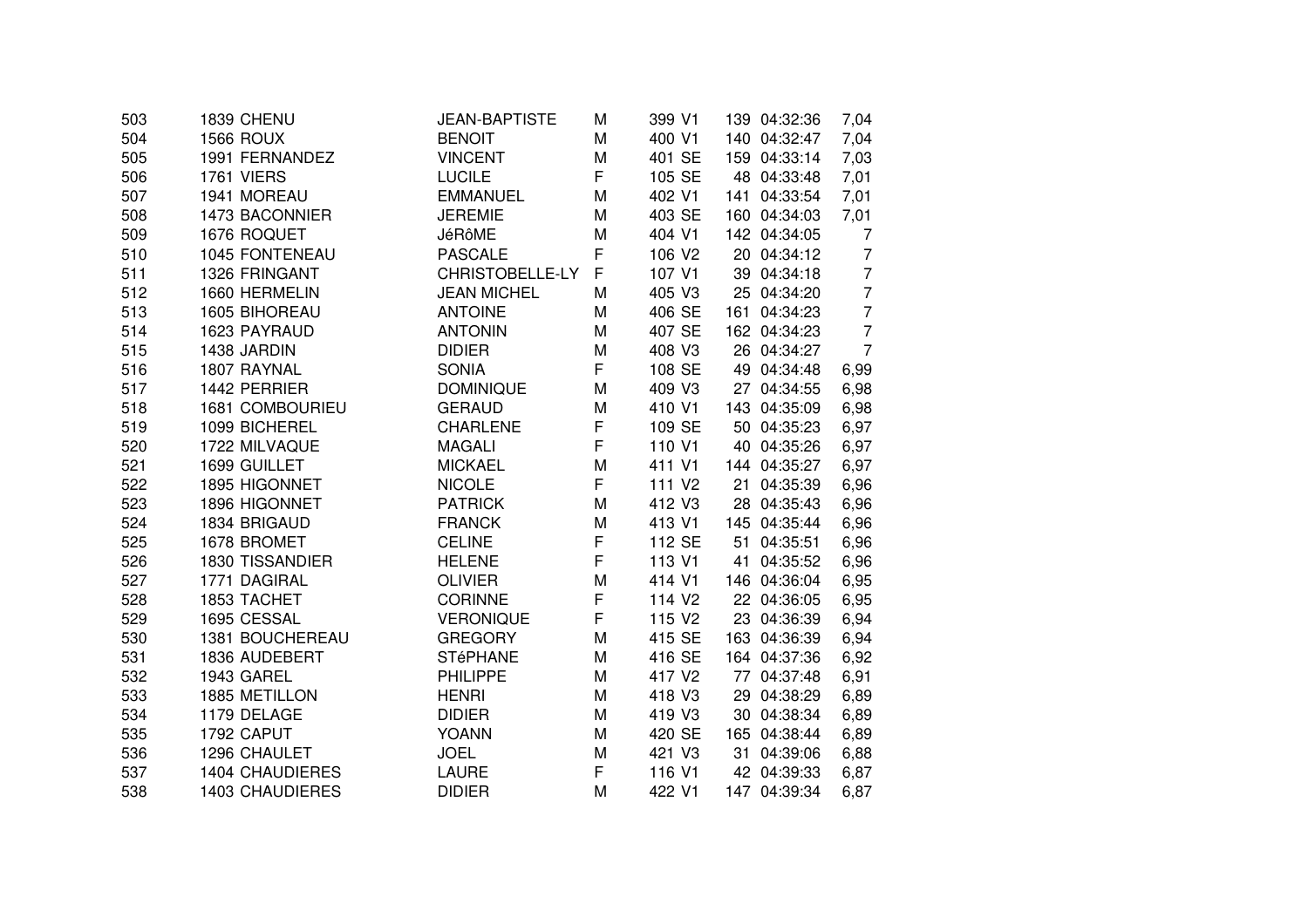| 539 | 1298 HERBETH            | <b>ELIE</b>         | M | 423 SE             | 166 04:39:35 | 6,87 |
|-----|-------------------------|---------------------|---|--------------------|--------------|------|
| 540 | 1770 PERRIGOUAS-LOINARD | <b>AMELIE</b>       | F | 117 SE             | 52 04:39:37  | 6,87 |
| 541 | 1819 PERRIGOUAS-LOINARD | <b>LAURENT</b>      | M | 424 SE             | 167 04:39:37 | 6,87 |
| 542 | 1817 PERRETTE           | <b>CHRISTOPHE</b>   | M | 425 V1             | 148 04:39:46 | 6,86 |
| 543 | 1145 NARDOUX            | <b>PHILIPPE</b>     | M | 426 V2             | 78 04:39:48  | 6,86 |
| 544 | 1803 JACQUEMOT          | <b>PHILIPPE</b>     | M | 427 V1             | 149 04:40:02 | 6,86 |
| 545 | 1509 BECO               | <b>VALENTIN</b>     | M | 428 V2             | 79 04:40:09  | 6,85 |
| 546 | 1157 BERGERAT           | <b>LAURENT</b>      | M | 429 V2             | 80 04:40:16  | 6,85 |
| 547 | 1201 REBILLON           | <b>SYLVAIN</b>      | м | 430 V2             | 81 04:40:27  | 6,85 |
| 548 | 1832 PERIER             | <b>CATHERINE</b>    | F | 118 V1             | 43 04:40:30  | 6,84 |
| 549 | 1641 GERENTES           | <b>NATHALIE</b>     | F | 119 V1             | 44 04:40:32  | 6,84 |
| 550 | 1759 SAINT-ROCH         | <b>CYNTHIA</b>      | F | 120 V1             | 45 04:40:59  | 6,83 |
| 551 | 1046 FONTENEAU          | <b>PASCAL</b>       | M | 431 V2             | 82 04:41:00  | 6,83 |
| 552 | 1715 BUCHON             | <b>ARNAUD</b>       | M | 432 V1             | 150 04:41:02 | 6,83 |
| 553 | <b>1969 PONT</b>        | <b>CAROLINE</b>     | F | 121 SE             | 53 04:41:03  | 6,83 |
| 554 | 1469 COUDOUEL           | <b>CELINE</b>       | F | 122 SE             | 54 04:41:04  | 6,83 |
| 555 | 1703 BOUGES             | <b>PIERRE</b>       | M | 433 SE             | 168 04:41:33 | 6,82 |
| 556 | 1793 CHASTENET          | MARIE-LINE          | F | 123 SE             | 55 04:41:38  | 6,82 |
| 557 | 1794 CHASTENET          | <b>GUILLAUME</b>    | M | 434 V1             | 151 04:41:38 | 6,82 |
| 558 | 1576 DELORD             | <b>MAXIME</b>       | M | 435 SE             | 169 04:41:56 | 6,81 |
| 559 | 1467 MAUCLERE           | <b>PASCAL</b>       | M | 436 V2             | 83 04:41:58  | 6,81 |
| 560 | 1361 CHANTELOUP         | <b>NICOLE</b>       | F | 124 V <sub>2</sub> | 24 04:42:01  | 6,81 |
| 561 | 1202 BONNEFOY           | <b>DANIELLE</b>     | F | 125 V3             | 1 04:42:06   | 6,81 |
| 562 | 1923 CARRION            | <b>JOSE</b>         | M | 437 V2             | 84 04:42:07  | 6,81 |
| 563 | 1390 PAWLAK             | <b>NICOLAS</b>      | M | 438 V1             | 152 04:42:08 | 6,81 |
| 564 | 1121 STUPIENKO          | <b>LAURENT</b>      | M | 439 V1             | 153 04:42:19 | 6,8  |
| 565 | 1616 MIALHE             | <b>SYLVIE</b>       | F | 126 V2             | 25 04:42:36  | 6,79 |
| 566 | 1232 ESTEVE             | <b>MARC</b>         | M | 440 V1             | 154 04:42:41 | 6,79 |
| 567 | 1656 DESTANNES          | <b>MARTINE</b>      | F | 127 V2             | 26 04:42:52  | 6,79 |
| 568 | 1742 FLOTTE             | <b>LAURENCE</b>     | F | 128 V1             | 46 04:42:53  | 6,79 |
| 569 | 1629 DENOYER            | <b>MARIE HELENE</b> | F | 129 V <sub>2</sub> | 27 04:42:55  | 6,79 |
| 570 | 1922 MALROUX            | <b>PAULINE</b>      | F | 130 SE             | 56 04:42:55  | 6,79 |
| 571 | 1619 FRAIGNAC           | <b>FLORENCE</b>     | F | 131 V <sub>2</sub> | 28 04:42:55  | 6,79 |
| 572 | 1109 PETIT              | <b>ELODIE</b>       | F | 132 SE             | 57 04:44:02  | 6,76 |
| 573 | 1625 GRENOUILLET        | <b>SOPHIE</b>       | F | 133 V2             | 29 04:44:03  | 6,76 |
| 574 | 1498 DESCOINS           | <b>JACQUES</b>      | Μ | 441 V3             | 32 04:44:28  | 6,75 |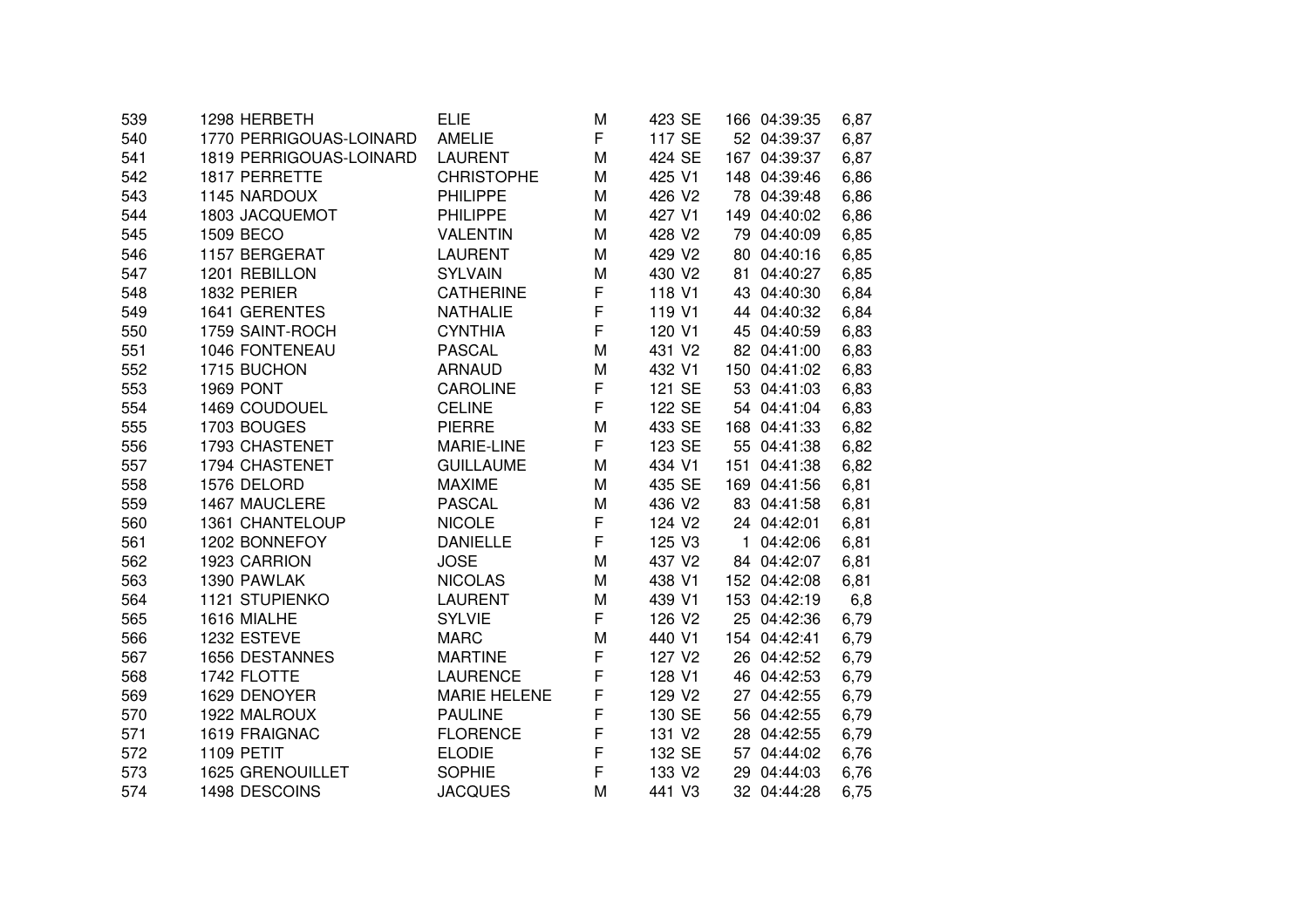| 575 | 1093 GEOFFROY     | <b>ETIENNE</b>       | M           | 442 V1             | 155 04:44:36 | 6,75 |
|-----|-------------------|----------------------|-------------|--------------------|--------------|------|
| 576 | 1063 FARHAT       | <b>MEHDI</b>         | M           | 443 SE             | 170 04:44:37 | 6,75 |
| 577 | 1820 BONNAT       | <b>CARINE</b>        | F           | 134 V1             | 47 04:44:40  | 6,74 |
| 578 | 1900 BERNARD      | <b>FABRICE</b>       | M           | 444 V1             | 156 04:44:40 | 6,74 |
| 579 | 1454 VIARS        | <b>CHRISTELLE</b>    | F           | 135 V1             | 48 04:44:47  | 6,74 |
| 580 | 1685 TUFFERY      | <b>CHRISTINE</b>     | F           | 136 V1             | 49 04:44:48  | 6,74 |
| 581 | 1374 VIARS        | <b>JEAN FRANCOIS</b> | Μ           | 445 V1             | 157 04:44:48 | 6,74 |
| 582 | 1590 MARCOUX      | <b>JULIEN</b>        | M           | 446 SE             | 171 04:45:17 | 6,73 |
| 583 | 1300 RICHEFOU     | <b>GERARD</b>        | M           | 447 V3             | 33 04:45:33  | 6,72 |
| 584 | 1559 BRUNEAU      | <b>VALERIE</b>       | F           | 137 V1             | 50 04:45:33  | 6,72 |
| 585 | 1514 BARILLE      | <b>LAURENT</b>       | Μ           | 448 V2             | 85 04:45:35  | 6,72 |
| 586 | 1189 BENOIT       | <b>MICHAEL</b>       | M           | 449 V1             | 158 04:45:46 | 6,72 |
| 587 | 1092 VACHER       | <b>OLIVIER</b>       | M           | 450 V1             | 159 04:45:49 | 6,72 |
| 588 | 1188 BENOIT       | <b>TONY</b>          | M           | 451 V1             | 160 04:45:50 | 6,72 |
| 589 | 1979 BENIER       | <b>ANNIE</b>         | F           | 138 V3             | 2 04:45:52   | 6,72 |
| 590 | 1120 RAY          | <b>ELIèS</b>         | M           | 452 SE             | 172 04:45:52 | 6,72 |
| 591 | 1547 LEROY        | FRéDéRIC             | M           | 453 SE             | 173 04:45:54 | 6,72 |
| 592 | 1465 MéRIMéE      | <b>STéPHANE</b>      | M           | 454 V1             | 161 04:46:01 | 6,71 |
| 593 | 1736 GONTHIER     | <b>DANIEL</b>        | M           | 455 V3             | 34 04:46:07  | 6,71 |
| 594 | 1085 LEDUC        | <b>BERNARD</b>       | Μ           | 456 SE             | 174 04:46:11 | 6,71 |
| 595 | 1684 MAURY        | VALéRIE              | F           | 139 V2             | 30 04:46:12  | 6,71 |
| 596 | 1318 DEVIGNE      | <b>MELANIE</b>       | F           | 140 SE             | 58 04:46:15  | 6,71 |
| 597 | 1989 RIBAUD       | <b>MYRIAM</b>        | $\mathsf F$ | 141 SE             | 59 04:46:34  | 6,7  |
| 598 | 1260 LORENZI      | <b>MARIE-PIERRE</b>  | F           | 142 V1             | 51 04:46:38  | 6,7  |
| 599 | 1664 TABEYSE      | <b>NICOLAS</b>       | M           | 457 V1             | 162 04:46:38 | 6,7  |
| 600 | 1251 CHAUSI       | <b>ARNAUD</b>        | M           | 458 V1             | 163 04:46:39 | 6,7  |
| 601 | 1253 AMARGER      | <b>THIERRY</b>       | M           | 459 V1             | 164 04:46:39 | 6,7  |
| 602 | 1755 ANDRIEUX     | <b>PIERRE</b>        | M           | 460 SE             | 175 04:46:40 | 6,7  |
| 603 | 1628 MORAT        | <b>JEROME</b>        | M           | 461 V2             | 86 04:46:40  | 6,7  |
| 604 | 1265 COURNIL      | <b>JEAN-PIERRE</b>   | M           | 462 V1             | 165 04:46:55 | 6,69 |
| 605 | <b>1468 CLAR</b>  | <b>MARIANNE</b>      | F           | 143 V3             | 3 04:47:13   | 6,68 |
| 606 | 1706 BOUQUET      | <b>VIOLAINE</b>      | F           | 144 SE             | 60 04:47:20  | 6,68 |
| 607 | <b>1186 LEON</b>  | <b>FABRICE</b>       | M           | 463 V1             | 166 04:47:52 | 6,67 |
| 608 | 1523 TEMPLIER     | <b>NADEGE</b>        | F           | 145 SE             | 61 04:48:06  | 6,66 |
| 609 | 1717 SIRET        | <b>VIRGINIE</b>      | F           | 146 SE             | 62 04:48:15  | 6,66 |
| 610 | <b>1204 BREIL</b> | <b>ISABELLE</b>      | F           | 147 V <sub>2</sub> | 31 04:48:15  | 6,66 |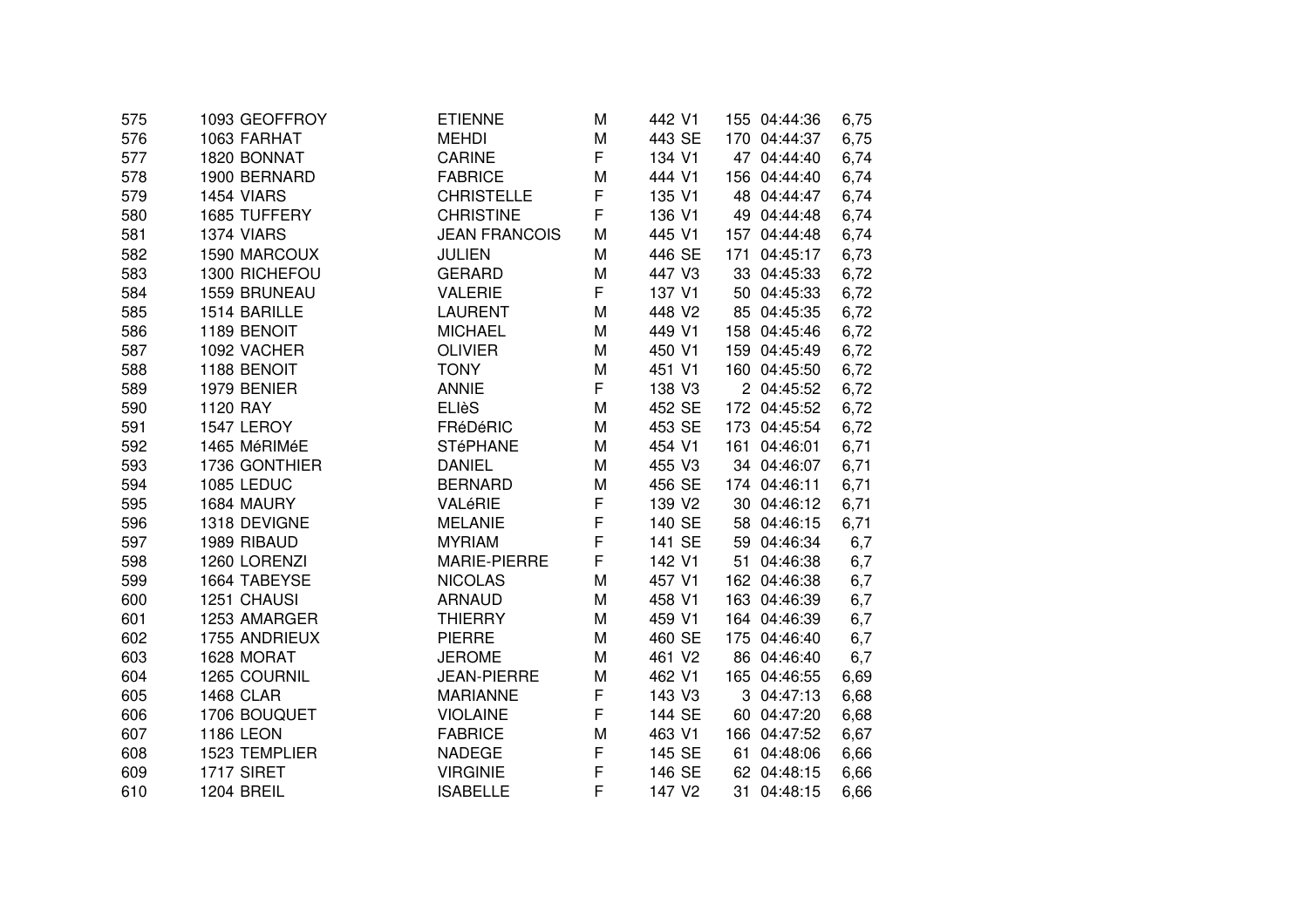| 611 | 1740 CHARRIERAS   | SANDRINE          | F           | 148 V1             | 52 04:48:29  | 6,66 |
|-----|-------------------|-------------------|-------------|--------------------|--------------|------|
| 612 | 1876 PIGEYRE      | <b>NATHALIE</b>   | F           | 149 V1             | 53 04:49:26  | 6,63 |
| 613 | 1515 MEDER        | VéRONIQUE         | F           | 150 SE             | 63 04:49:29  | 6,63 |
| 614 | 1013 LAFON        | <b>CLEMENT</b>    | M           | 464 SE             | 176 04:50:16 | 6,61 |
| 615 | <b>1008 NALIN</b> | <b>SIMON</b>      | M           | 465 SE             | 177 04:50:16 | 6,61 |
| 616 | <b>1705 PICQ</b>  | <b>BERTRAND</b>   | M           | 466 V1             | 167 04:50:29 | 6,61 |
| 617 | 1060 GOALARD      | <b>GERARD</b>     | M           | 467 V3             | 35 04:50:51  | 6,6  |
| 618 | 1543 TALBOT       | <b>PATRICE</b>    | M           | 468 V2             | 87 04:50:53  | 6,6  |
| 619 | 1897 GIRARD       | <b>PASCAL</b>     | M           | 469 V2             | 88 04:51:00  | 6,6  |
| 620 | <b>1898 TSOU</b>  | <b>TZU JEN</b>    | F           | 151 SE             | 64 04:51:01  | 6,6  |
| 621 | 1181 LAMADON      | <b>ERIC</b>       | M           | 470 V3             | 36 04:51:25  | 6,59 |
| 622 | 1336 RESTIER      | <b>AURELIE</b>    | F           | 152 SE             | 65 04:51:29  | 6,59 |
| 623 | 1583 MAXIMIN      | <b>MIREILLE</b>   | F           | 153 V <sub>2</sub> | 32 04:51:33  | 6,59 |
| 624 | 1594 BRASSET      | <b>JULIE</b>      | F           | 154 SE             | 66 04:51:34  | 6,59 |
| 625 | 1980 BOUSQUET     | <b>NADIA</b>      | F           | 155 V1             | 54 04:51:41  | 6,58 |
| 626 | 1185 LECLERCQ     | <b>DEBORAH</b>    | F           | 156 SE             | 67 04:51:58  | 6,58 |
| 627 | 1338 MOISSONNIER  | <b>FLORENT</b>    | M           | 471 V1             | 168 04:51:59 | 6,58 |
| 628 | 1254 MEILHOC      | <b>ELIANE</b>     | F           | 157 V2             | 33 04:51:59  | 6,58 |
| 629 | 1184 THORAVAL     | <b>FABRICE</b>    | M           | 472 V1             | 169 04:52:00 | 6,58 |
| 630 | 1610 ARNAUD       | <b>OLIVIER</b>    | M           | 473 V2             | 89 04:52:01  | 6,57 |
| 631 | 1631 CLEMENT      | <b>SERGE</b>      | M           | 474 V2             | 90 04:52:43  | 6,56 |
| 632 | 1400 CUMINGE      | <b>MICHELLE</b>   | F           | 158 V2             | 34 04:52:44  | 6,56 |
| 633 | 1675 REYT         | JEAN-FRANçOIS     | M           | 475 V1             | 170 04:53:02 | 6,55 |
| 634 | 1537 LANCHAS      | <b>PASCAL</b>     | M           | 476 V3             | 37 04:53:08  | 6,55 |
| 635 | <b>1561 ROUX</b>  | <b>LUDIVINE</b>   | F           | 159 SE             | 68 04:54:42  | 6,51 |
| 636 | 1142 BOURDEAU     | <b>PATRICIA</b>   | F           | 160 V2             | 35 04:55:04  | 6,51 |
| 637 | 1143 CHANIER      | <b>LAETITIA</b>   | F           | 161 V1             | 55 04:55:08  | 6,51 |
| 638 | 1624 VALENTE      | <b>CHRISTINA</b>  | $\mathsf F$ | 162 V1             | 56 04:55:08  | 6,51 |
| 639 | 1973 PAILLER      | <b>ESTELLE</b>    | F           | 163 V1             | 57 04:55:16  | 6,5  |
| 640 | 1532 ROSSIGNOL    | <b>MAGALI</b>     | $\mathsf F$ | 164 V2             | 36 04:55:22  | 6,5  |
| 641 | 1033 TERRADE      | <b>CHRISTELLE</b> | F           | 165 V1             | 58 04:55:25  | 6,5  |
| 642 | 1029 PRONCHERY    | <b>VANESSA</b>    | F           | 166 V1             | 59 04:55:26  | 6,5  |
| 643 | 1677 GRELICHE     | <b>PASCAL</b>     | M           | 477 V2             | 91 04:55:46  | 6,49 |
| 644 | 1723 MOSSIER      | <b>AUDREY</b>     | F           | 167 SE             | 69 04:56:13  | 6,48 |
| 645 | <b>1952 BRUN</b>  | <b>CELINE</b>     | F           | 168 SE             | 70 04:56:21  | 6,48 |
| 646 | 1881 LEBEAU       | <b>MARIANNE</b>   | F           | 169 V <sub>2</sub> | 37 04:56:21  | 6,48 |
|     |                   |                   |             |                    |              |      |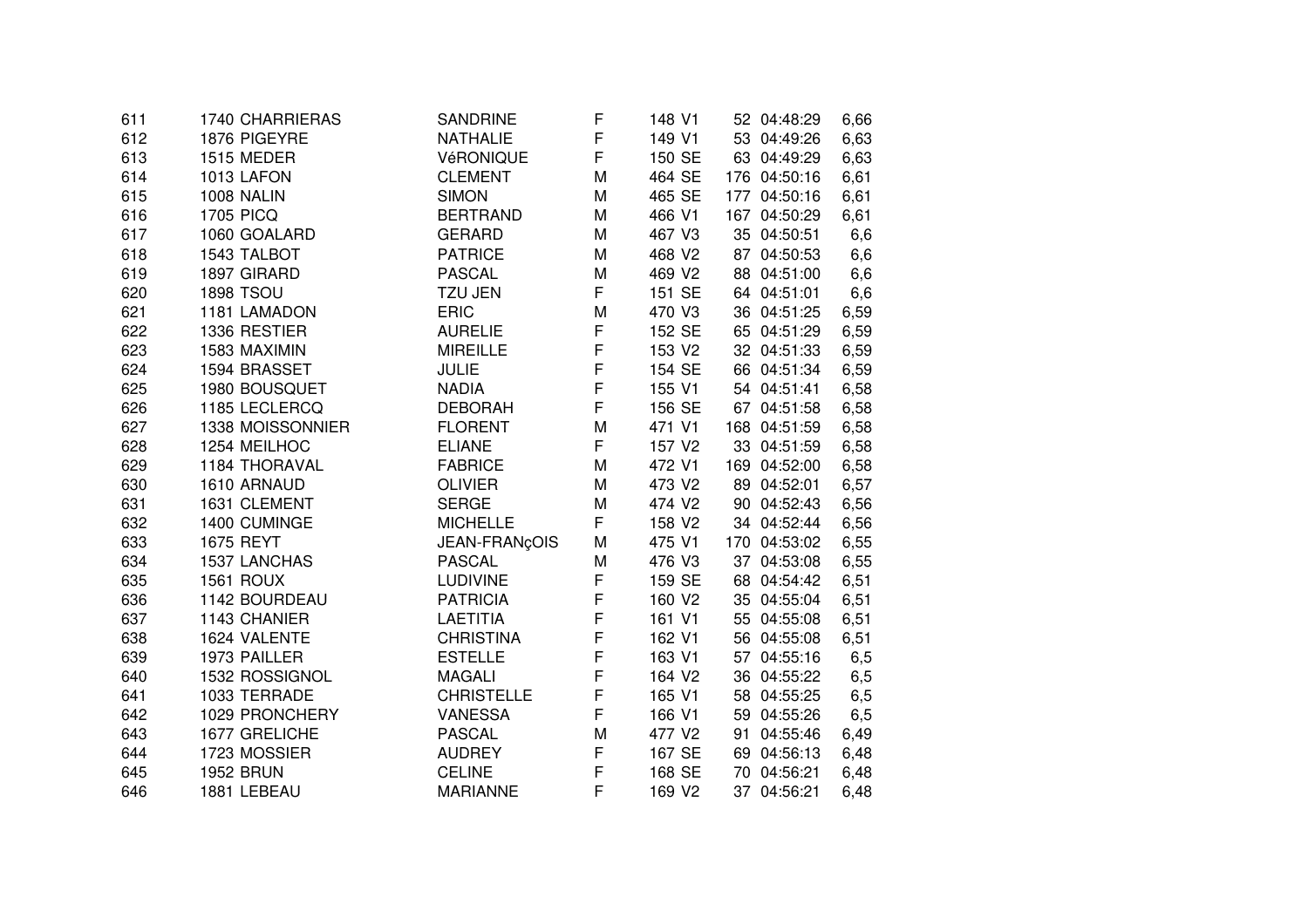| 647 | 1679 GAMOT            | <b>JEAN-PIERRE</b>     | М | 478 V3 | 38 04:56:23  | 6,48 |
|-----|-----------------------|------------------------|---|--------|--------------|------|
| 648 | 1683 MASCHEIX         | <b>THIERRY</b>         | M | 479 V2 | 92 04:56:24  | 6,48 |
| 649 | 1408 ROUVEIX          | <b>ROLAND</b>          | M | 480 V3 | 39 04:56:43  | 6,47 |
| 650 | 1571 FEYFANT          | <b>BENOIT</b>          | M | 481 SE | 178 04:56:53 | 6,47 |
| 651 | 1412 LABBE            | <b>NICOLAS</b>         | M | 482 ES | 2 04:57:57   | 6,44 |
| 652 | 1009 PESCHAUD-FERRAND | GéRALDINE              | F | 170 V1 | 60 04:58:03  | 6,44 |
| 653 | 1393 BRODIN           | <b>GUILLAUME</b>       | M | 483 V1 | 171 04:58:04 | 6,44 |
| 654 | 1766 MARCILLY         | <b>SEBASTIEN</b>       | M | 484 SE | 179 04:58:08 | 6,44 |
| 655 | 1059 JANSSENS         | <b>NICOLAS</b>         | M | 485 V1 | 172 04:58:24 | 6,43 |
| 656 | 1386 GROISEAU         | <b>ERIC</b>            | М | 486 V2 | 93 04:59:04  | 6,42 |
| 657 | 1280 HERBRETEAU       | <b>LAURENT</b>         | M | 487 V2 | 94 04:59:08  | 6,42 |
| 658 | 1299 SIBASSIE         | <b>RICHARD</b>         | M | 488 V1 | 173 04:59:08 | 6,42 |
| 659 | 1316 CHARTAGNAC       | <b>SEVERINE</b>        | F | 171 SE | 71 04:59:43  | 6,41 |
| 660 | 1247 GAUTHIER         | <b>THIERRY</b>         | M | 489 SE | 180 04:59:44 | 6,41 |
| 661 | 1680 GATHIER          | <b>JOHANNA</b>         | F | 172 SE | 72 04:59:55  | 6,4  |
| 662 | 1840 BOISSé           | <b>GUY</b>             | M | 490 V3 | 40 04:59:56  | 6,4  |
| 663 | <b>1176 HALL</b>      | <b>TRUDY</b>           | F | 173 V1 | 61 04:59:58  | 6,4  |
| 664 | 1177 NONNET           | <b>JEAN-CHRISTOPHE</b> | M | 491 V2 | 95 04:59:58  | 6,4  |
| 665 | 1720 BARREAU          | <b>JACKY</b>           | M | 492 V3 | 41 05:00:18  | 6,39 |
| 666 | 1062 MROZEK           | <b>NATACHA</b>         | F | 174 SE | 73 05:00:20  | 6,39 |
| 667 | 1073 BOREL            | <b>AUDREY</b>          | F | 175 SE | 74 05:00:20  | 6,39 |
| 668 | 1887 JANIAUD          | <b>MAUDE</b>           | F | 176 SE | 75 05:00:56  | 6,38 |
| 669 | 1888 JANIAUD          | <b>SEBASTIEN</b>       | M | 493 SE | 181 05:00:57 | 6,38 |
| 670 | 1872 DELOM            | <b>BENOIT</b>          | M | 494 V1 | 174 05:00:58 | 6,38 |
| 671 | 1719 MONTSERAT        | <b>CAROLINE</b>        | F | 177 V1 | 62 05:00:58  | 6,38 |
| 672 | 1203 BONNEFOY         | <b>GERARD</b>          | M | 495 V3 | 42 05:01:21  | 6,37 |
| 673 | 1003 GEORGET          | <b>PHILIPPE</b>        | M | 496 V2 | 96 05:01:37  | 6,37 |
| 674 | 1988 DIALLO           | <b>MOUHAMADOU</b>      | M | 497 V1 | 175 05:02:32 | 6,35 |
| 675 | 1138 DELORT           | <b>EMMANUEL</b>        | M | 498 SE | 182 05:02:33 | 6,35 |
| 676 | <b>1416 PLAIS</b>     | MARIE-JEANNE           | F | 178 V1 | 63 05:02:48  | 6,34 |
| 677 | 1310 MOUTON           | <b>BARBARA</b>         | F | 179 V1 | 64 05:02:49  | 6,34 |
| 678 | 1311 MOYEN            | <b>RICHARD</b>         | M | 499 V2 | 97 05:02:49  | 6,34 |
| 679 | 1378 GONZALEZ         | <b>NOEMIE</b>          | F | 180 SE | 76 05:02:49  | 6,34 |
| 680 | 1312 MACIAN           | <b>MARIE</b>           | F | 181 V2 | 38 05:02:50  | 6,34 |
| 681 | <b>1357 PAIN</b>      | <b>FRANCK</b>          | M | 500 V1 | 176 05:03:12 | 6,33 |
| 682 | 1481 CAMARET          | <b>MORGAD</b>          | M | 501 SE | 183 05:03:13 | 6,33 |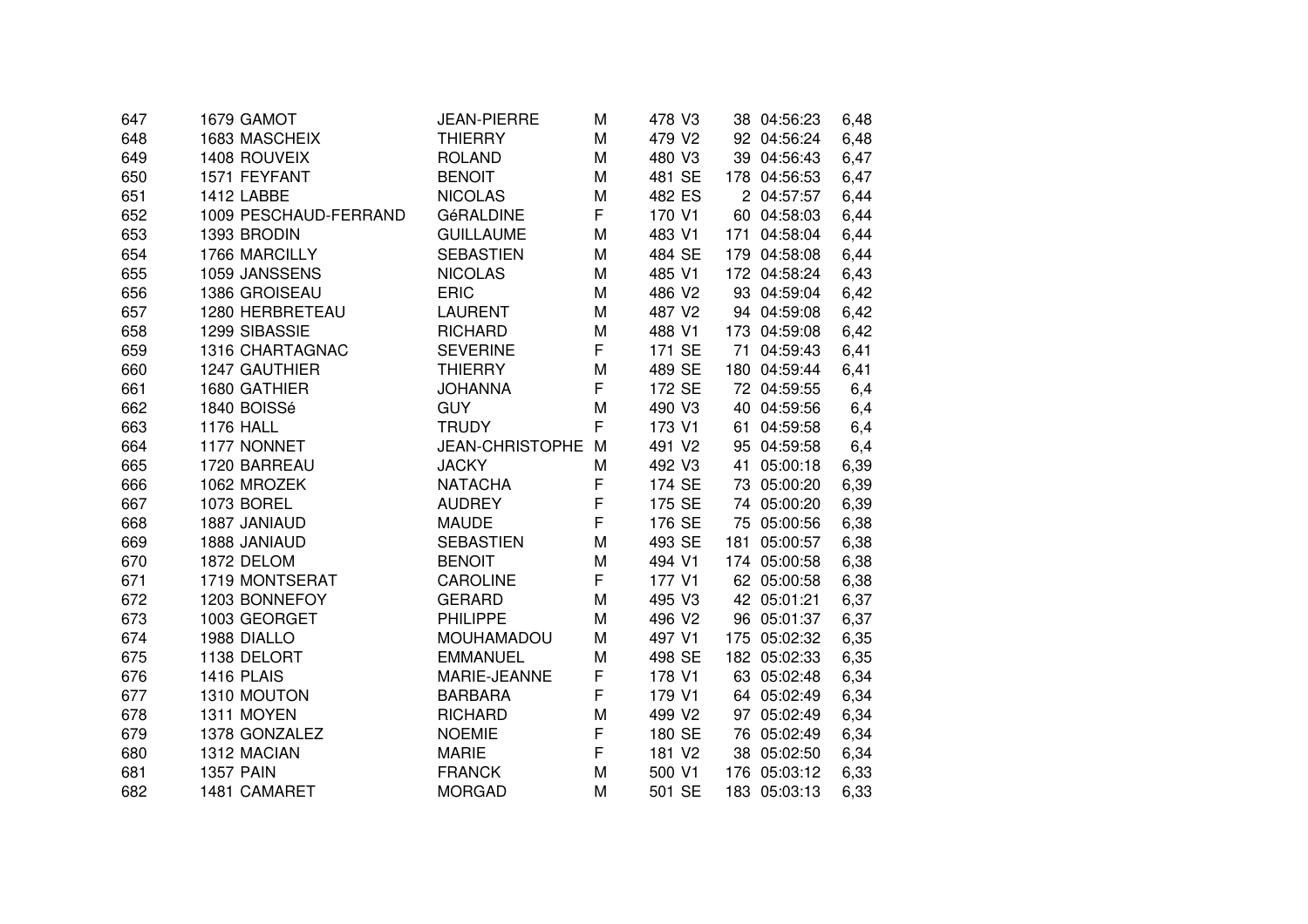| 683 | 1480 CAMARET       | LAURIANE         | F           | 182 SE             | 77 05:03:13  | 6,33 |
|-----|--------------------|------------------|-------------|--------------------|--------------|------|
| 684 | 1825 DUFOUR        | <b>JACQUES</b>   | M           | 502 V3             | 43 05:03:17  | 6,33 |
| 685 | 1423 CAUVY         | <b>CORALINE</b>  | F           | 183 SE             | 78 05:03:30  | 6,33 |
| 686 | 1634 CAGNIN        | <b>GERALD</b>    | M           | 503 V2             | 98 05:03:59  | 6,32 |
| 687 | 1495 MORIN         | <b>VINCENT</b>   | M           | 504 V1             | 177 05:04:01 | 6,32 |
| 688 | 1432 BEAL          | <b>CéCILE</b>    | F.          | 184 SE             | 79 05:04:38  | 6,3  |
| 689 | 1122 PAPON         | <b>FABRICE</b>   | M           | 505 V1             | 178 05:05:09 | 6,29 |
| 690 | 1075 CARANOBE      | <b>CHRISTIAN</b> | M           | 506 V2             | 99 05:05:10  | 6,29 |
| 691 | 1223 GLANDUS       | <b>BERNARD</b>   | M           | 507 V3             | 44 05:05:28  | 6,29 |
| 692 | 1207 LOCQUIN       | <b>VIRGINIE</b>  | F           | 185 V2             | 39 05:06:10  | 6,27 |
| 693 | 1210 ROCHE         | <b>JOSIANE</b>   | F           | 186 V2             | 40 05:06:10  | 6,27 |
| 694 | 1844 LAPOTRE       | <b>MARTINE</b>   | F           | 187 V3             | 4 05:06:11   | 6,27 |
| 695 | 1843 LAPOTRE       | <b>CHRISTIAN</b> | M           | 508 V2             | 100 05:06:12 | 6,27 |
| 696 | 1966 LECHARPENTIER | <b>PATRICE</b>   | M           | 509 V2             | 101 05:06:18 | 6,27 |
| 697 | 1072 MOISON        | <b>MICHAëL</b>   | М           | 510 V1             | 179 05:06:44 | 6,26 |
| 698 | 1086 VIDAL         | <b>SANDRINE</b>  | F           | 188 V2             | 41 05:06:51  | 6,26 |
| 699 | 1951 COSSON        | MARIE-ELSA       | $\mathsf F$ | 189 SE             | 80 05:07:17  | 6,25 |
| 700 | 1745 THEODORE      | <b>LAETITIA</b>  | $\mathsf F$ | 190 SE             | 81 05:07:44  | 6,24 |
| 701 | 1917 GACHE         | <b>ADELINE</b>   | F           | 191 SE             | 82 05:09:20  | 6,21 |
| 702 | 1918 BONHOMME      | <b>MARYLINE</b>  | $\mathsf F$ | 192 SE             | 83 05:09:21  | 6,21 |
| 703 | 1762 BOUDRIE       | <b>JESSICA</b>   | F           | 193 SE             | 84 05:09:39  | 6,2  |
| 704 | 1004 MASSON        | <b>GUILLAUME</b> | M           | 511 V1             | 180 05:09:47 | 6,2  |
| 705 | 1889 VERDIER       | <b>ROMAIN</b>    | M           | 512 SE             | 184 05:09:56 | 6,19 |
| 706 | 1479 WAECKERLé     | SOLèNE           | F.          | 194 SE             | 85 05:09:58  | 6,19 |
| 707 | 1365 GOUSSEN       | <b>DIDIER</b>    | M           | 513 V2             | 102 05:09:59 | 6,19 |
| 708 | 1805 BORNE         | <b>GEOFFRAY</b>  | M           | 514 V1             | 181 05:10:14 | 6,19 |
| 709 | 1929 LE GUENNEC    | MARIE-PAULE      | $\mathsf F$ | 195 V3             | 5 05:10:27   | 6,18 |
| 710 | 1105 BERSEGOL      | <b>THEA</b>      | $\mathsf F$ | 196 V1             | 65 05:10:46  | 6,18 |
| 711 | 1856 LANDES        | <b>CAROLINE</b>  | $\mathsf F$ | 197 SE             | 86 05:11:00  | 6,17 |
| 712 | 1335 DUBIN         | <b>ANNE</b>      | $\mathsf F$ | 198 SE             | 87 05:11:17  | 6,17 |
| 713 | 1734 CONVERT       | <b>DENISE</b>    | F           | 199 V <sub>2</sub> | 42 05:11:25  | 6,17 |
| 714 | 1384 LEBRAT        | <b>THIERRY</b>   | M           | 515 V2             | 103 05:11:26 | 6,16 |
| 715 | 1868 BICHARD       | <b>FLORENCE</b>  | F           | 200 V2             | 43 05:11:28  | 6,16 |
| 716 | 1784 CHAUVET       | <b>CEDRIC</b>    | M           | 516 SE             | 185 05:11:37 | 6,16 |
| 717 | <b>1303 JUGIE</b>  | <b>PASCAL</b>    | M           | 517 V <sub>2</sub> | 104 05:11:42 | 6,16 |
| 718 | <b>1302 JUGIE</b>  | <b>MAGALIE</b>   | F           | 201 V2             | 44 05:11:42  | 6,16 |
|     |                    |                  |             |                    |              |      |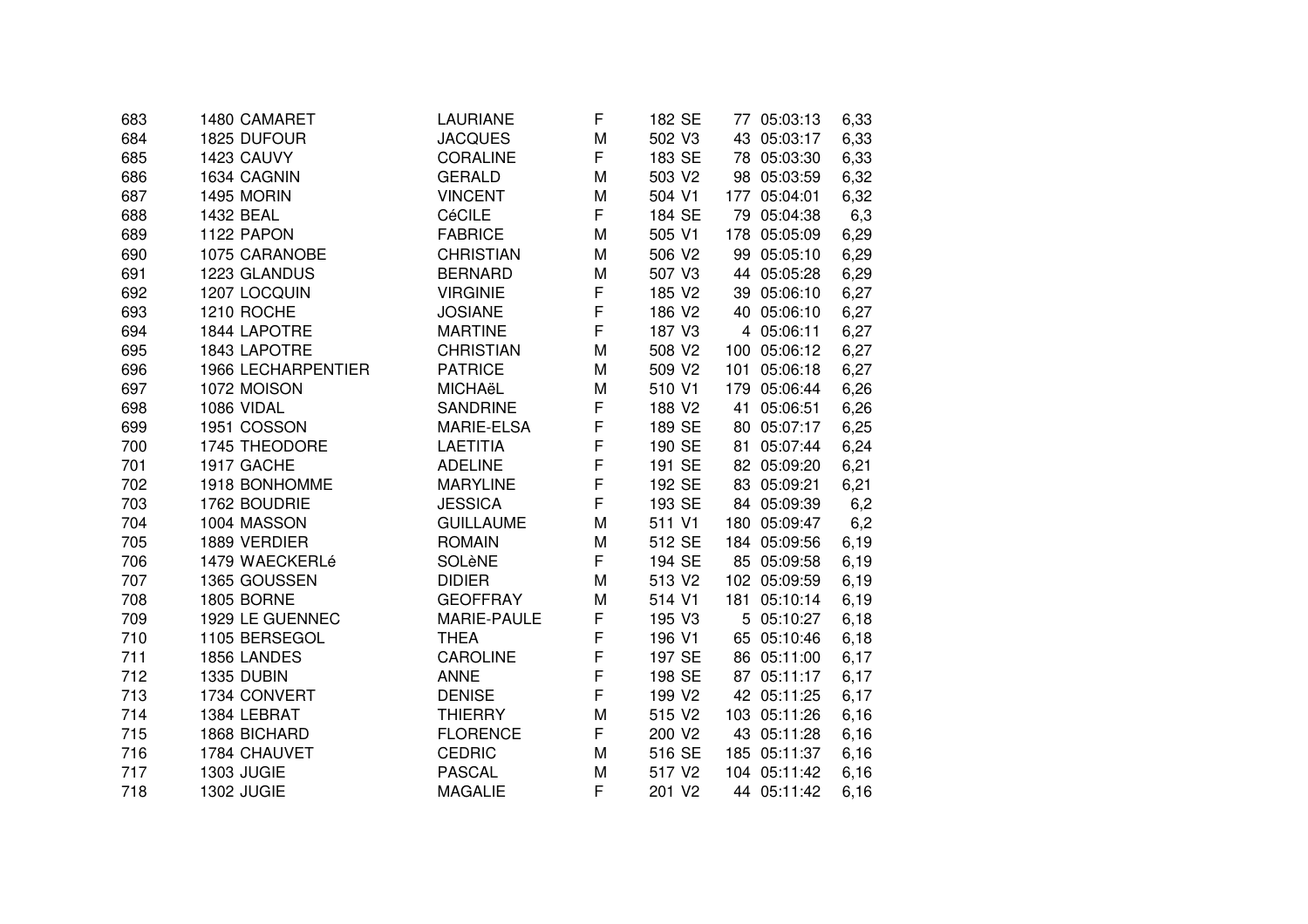| 719 | 1747 DAUDE         | <b>FRANCK</b>      | М | 518 V <sub>2</sub> | 105 05:11:43 | 6,16  |
|-----|--------------------|--------------------|---|--------------------|--------------|-------|
| 720 | 1074 LAPUYADE      | <b>JOELLE</b>      | F | 202 V3             | 6 05:12:46   | 6,14  |
| 721 | 1464 DUVAL         | MARIE-HELENE       | F | 203 V2             | 45 05:13:15  | 6,13  |
| 722 | 1240 TREMILLON     | <b>THIERRY</b>     | M | 519 V3             | 45 05:13:16  | 6,13  |
| 723 | 1564 GATINOIS      | <b>DELPHINE</b>    | F | 204 V2             | 46 05:13:19  | 6, 13 |
| 724 | 1569 SCHNEBERGER   | <b>STEPHANE</b>    | M | 520 V2             | 106 05:13:19 | 6,13  |
| 725 | 1229 CHARBONNIER   | <b>AURELIE</b>     | F | 205 SE             | 88 05:13:32  | 6,12  |
| 726 | 1230 DEJOU         | MARIE-PAULE        | F | 206 V1             | 66 05:13:33  | 6,12  |
| 727 | <b>1459 CLAY</b>   | <b>NICOLAS</b>     | M | 521 V1             | 182 05:13:55 | 6,12  |
| 728 | 1162 BELLON        | <b>BERNARD</b>     | M | 522 V4             | 2 05:14:08   | 6,11  |
| 729 | 1352 SAHLI         | <b>ZAKIA</b>       | F | 207 V2             | 47 05:14:11  | 6,11  |
| 730 | 1398 COPPOLA       | <b>DANIELE</b>     | F | 208 V3             | 7 05:14:12   | 6,11  |
| 731 | 1597 CAMARET       | <b>SYLVAIN</b>     | M | 523 V1             | 183 05:15:09 | 6,09  |
| 732 | 1777 VIREVIALLE    | SANDRINE           | F | 209 V1             | 67 05:15:16  | 6,09  |
| 733 | 1776 VIREVIALLE    | <b>HERVE</b>       | M | 524 V1             | 184 05:15:17 | 6,09  |
| 734 | 1225 RIGAUDIERE    | <b>NADEGE</b>      | F | 210 V1             | 68 05:15:58  | 6,08  |
| 735 | 1222 CANET         | FRéDéRIC           | M | 525 V1             | 185 05:15:59 | 6,08  |
| 736 | 1364 VALLEE        | <b>ANNE MARIE</b>  | F | 211 V <sub>2</sub> | 48 05:16:33  | 6,07  |
| 737 | 1577 GOUMY         | PHILIPPE           | M | 526 V2             | 107 05:17:31 | 6,05  |
| 738 | 1737 PY            | <b>BENOIT</b>      | M | 527 SE             | 186 05:18:11 | 6,03  |
| 739 | 1228 PERNOT        | <b>ANNE MARIE</b>  | F | 212 V4             | 1 05:20:31   | 5,99  |
| 740 | 1956 ESSLINGER     | <b>SOPHIE</b>      | F | 213 V1             | 69 05:21:41  | 5,97  |
| 741 | 1456 ADAMS         | JEAN-PHILIPPE      | M | 528 V1             | 186 05:22:05 | 5,96  |
| 742 | 1455 ADAMS         | <b>BEATRICE</b>    | F | 214 V1             | 70 05:22:05  | 5,96  |
| 743 | 1308 LACROIX       | <b>JENNIFER</b>    | F | 215 SE             | 89 05:22:06  | 5,96  |
| 744 | 1494 BRIAND MONNET | <b>CHRISTINE</b>   | F | 216 V <sub>2</sub> | 49 05:22:37  | 5,95  |
| 745 | 1499 AYROLES       | <b>JEAN-PIERRE</b> | M | 529 V2             | 108 05:22:48 | 5,95  |
| 746 | 1884 DUYCK         | <b>NADINE</b>      | F | 217 V3             | 8 05:22:58   | 5,94  |
| 747 | 1903 FEUILLAT      | <b>GENEVIEVE</b>   | F | 218 V3             | 9 05:22:58   | 5,94  |
| 748 | 1912 MAROT         | <b>ANNE</b>        | F | 219 V2             | 50 05:22:59  | 5,94  |
| 749 | 1911 BARBIER       | <b>YVES</b>        | M | 530 V2             | 109 05:22:59 | 5,94  |
| 750 | 1909 DEMEULENAERE  | <b>SOPHIE</b>      | F | 220 V2             | 51 05:23:00  | 5,94  |
| 751 | 1822 GINALHAC      | <b>NICOLAS</b>     | M | 531 SE             | 187 05:24:02 | 5,93  |
| 752 | 1632 BODET         | <b>MICHEL</b>      | М | 532 V3             | 46 05:24:26  | 5,92  |
| 753 | 1411 LABBE         | <b>VALENTIN</b>    | М | 533 SE             | 188 05:24:30 | 5,92  |
| 754 | 1197 LYS           | <b>FRANCINE</b>    | F | 221 V2             | 52 05:25:21  | 5,9   |
|     |                    |                    |   |                    |              |       |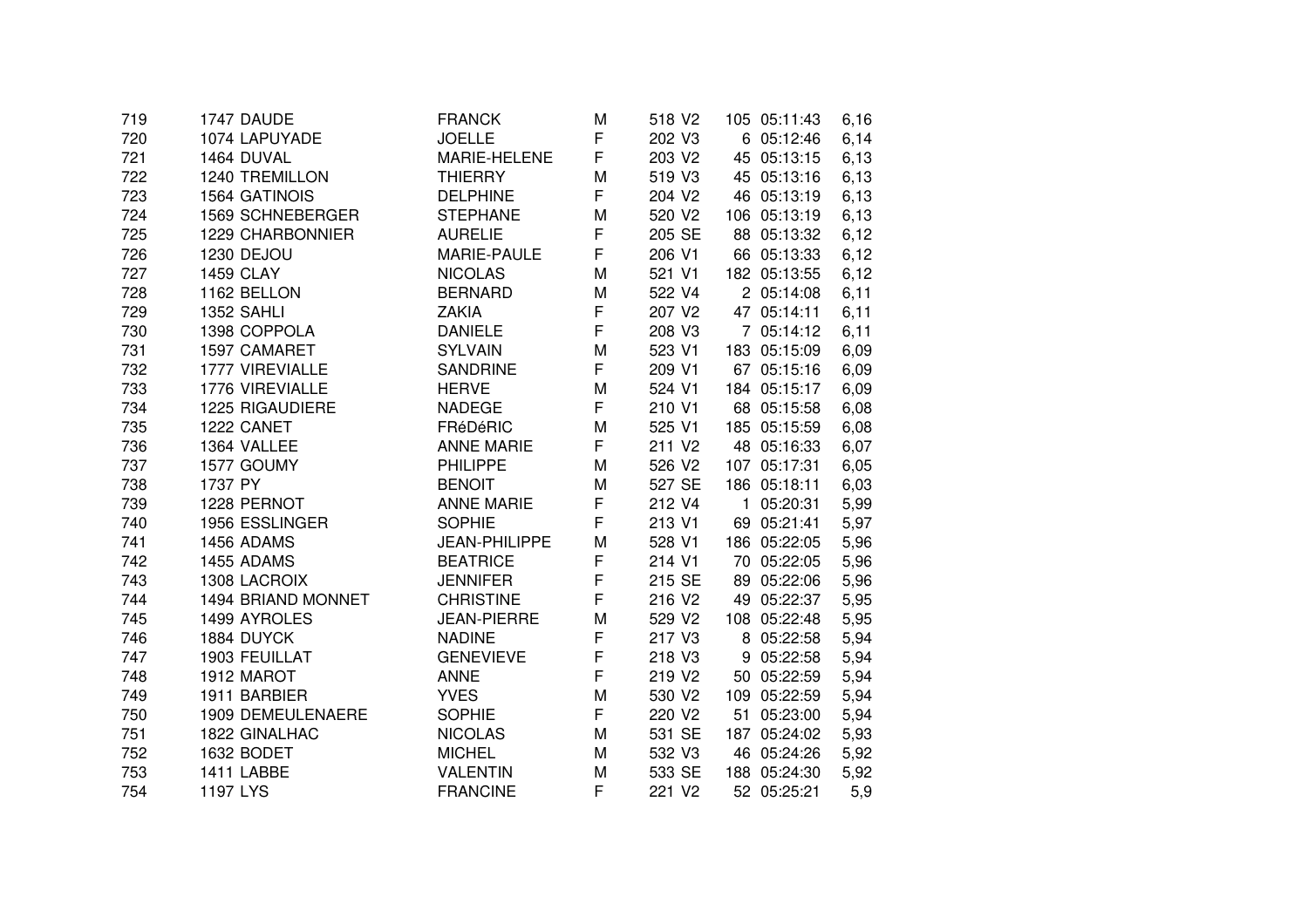|                       |                               |                                                                                 |                                      |                  | 5,87                                                                                                                                                                                                                                                                                                                                                                                                                                                                                                                                                    |
|-----------------------|-------------------------------|---------------------------------------------------------------------------------|--------------------------------------|------------------|---------------------------------------------------------------------------------------------------------------------------------------------------------------------------------------------------------------------------------------------------------------------------------------------------------------------------------------------------------------------------------------------------------------------------------------------------------------------------------------------------------------------------------------------------------|
| 1366 AUMONIER         | <b>PHILIPPE</b>               | M                                                                               | 535 V2                               |                  | 5,87                                                                                                                                                                                                                                                                                                                                                                                                                                                                                                                                                    |
| 1470 MARTY            | <b>ALAIN</b>                  | M                                                                               | 536 V3                               |                  | 5,83                                                                                                                                                                                                                                                                                                                                                                                                                                                                                                                                                    |
| 1433 FILIPSKI         | <b>GINETTE</b>                |                                                                                 | 222 V3                               |                  | 5,81                                                                                                                                                                                                                                                                                                                                                                                                                                                                                                                                                    |
| 1848 AMIOT            | <b>JEAN MARC</b>              | M                                                                               | 537 V3                               |                  | 5,8                                                                                                                                                                                                                                                                                                                                                                                                                                                                                                                                                     |
| 1351 ROTIVAL          | <b>STEPHANIE</b>              | F                                                                               | 223 V1                               |                  | 5,79                                                                                                                                                                                                                                                                                                                                                                                                                                                                                                                                                    |
| 1005 LATHOUD          | <b>MARIE</b>                  |                                                                                 | 224 SE                               |                  | 5,76                                                                                                                                                                                                                                                                                                                                                                                                                                                                                                                                                    |
| 1147 DUCHAMP          | <b>STéPHANIE</b>              |                                                                                 | 225 V1                               |                  | 5,76                                                                                                                                                                                                                                                                                                                                                                                                                                                                                                                                                    |
| <b>1600 SAIXO</b>     | <b>ANAIS</b>                  |                                                                                 | 226 SE                               |                  | 5,72                                                                                                                                                                                                                                                                                                                                                                                                                                                                                                                                                    |
| 1370 BLANC            | <b>CHRISTINE</b>              |                                                                                 | 227 V2                               |                  | 5,69                                                                                                                                                                                                                                                                                                                                                                                                                                                                                                                                                    |
| <b>1359 NORIS</b>     | <b>GENEVIEVE</b>              | F                                                                               | 228 V2                               |                  | 5,69                                                                                                                                                                                                                                                                                                                                                                                                                                                                                                                                                    |
| 1431 MORIN            | <b>SONIA</b>                  | F                                                                               | 229 SE                               |                  | 5,69                                                                                                                                                                                                                                                                                                                                                                                                                                                                                                                                                    |
| 1814 MAGNE            | <b>CATHERINE</b>              | F                                                                               | 230 V1                               |                  | 5,69                                                                                                                                                                                                                                                                                                                                                                                                                                                                                                                                                    |
| 1424 HARDUIN          | <b>JEAN JACQUES</b>           | M                                                                               | 538 V2                               |                  | 5,68                                                                                                                                                                                                                                                                                                                                                                                                                                                                                                                                                    |
| 1155 SAVARIT MATTERN. | <b>CATHERINE</b>              |                                                                                 | 231 V2                               |                  | 5,67                                                                                                                                                                                                                                                                                                                                                                                                                                                                                                                                                    |
| 1021 SALACROUP        | <b>JACQUES</b>                | M                                                                               | 539 V2                               |                  | 5,65                                                                                                                                                                                                                                                                                                                                                                                                                                                                                                                                                    |
| 1662 PAPUGA           | <b>OLIVIER</b>                | M                                                                               | 540 V1                               |                  | 5,62                                                                                                                                                                                                                                                                                                                                                                                                                                                                                                                                                    |
| 1612 SURCIN           | <b>EMMANUEL</b>               | M                                                                               | 541 SE                               |                  | 5,62                                                                                                                                                                                                                                                                                                                                                                                                                                                                                                                                                    |
|                       | <b>MARTINE</b>                | F                                                                               | 232 V2                               |                  | 5,59                                                                                                                                                                                                                                                                                                                                                                                                                                                                                                                                                    |
| <b>1104 CUNY</b>      | <b>NICOLAS</b>                | M                                                                               | 542 V1                               |                  | 5,58                                                                                                                                                                                                                                                                                                                                                                                                                                                                                                                                                    |
| 1477 MARCHAL          | SéBASTIEN                     | M                                                                               | 543 V1                               |                  | 5,57                                                                                                                                                                                                                                                                                                                                                                                                                                                                                                                                                    |
| 1518 LACARIN          | <b>AGNES</b>                  | F                                                                               | 233 V2                               |                  | 5,48                                                                                                                                                                                                                                                                                                                                                                                                                                                                                                                                                    |
| 1082 MOISON           | <b>MARTIAL</b>                | М                                                                               | 544 V2                               |                  | 5,46                                                                                                                                                                                                                                                                                                                                                                                                                                                                                                                                                    |
| 1630 ARNAUD           | <b>HUGO</b>                   | M                                                                               | 545 SE                               |                  | 5,46                                                                                                                                                                                                                                                                                                                                                                                                                                                                                                                                                    |
| 1022 RUSCASSIE        | <b>GHISLAINE</b>              | M                                                                               | 546 V2                               |                  | 5,44                                                                                                                                                                                                                                                                                                                                                                                                                                                                                                                                                    |
| 1020 LEGRAND          | <b>PHILIPPE</b>               | M                                                                               | 547 V3                               |                  | 5,44                                                                                                                                                                                                                                                                                                                                                                                                                                                                                                                                                    |
| 1018 SALACROUP        | HéLèNE                        | F                                                                               | 234 V2                               |                  | 5,44                                                                                                                                                                                                                                                                                                                                                                                                                                                                                                                                                    |
| <b>1019 ROUX</b>      | <b>FRANCOIS</b>               | M                                                                               | 548 V3                               |                  | 5,44                                                                                                                                                                                                                                                                                                                                                                                                                                                                                                                                                    |
| 1585 MARTINEZ         | <b>FABRICE</b>                | M                                                                               | 549 V1                               |                  | 5,43                                                                                                                                                                                                                                                                                                                                                                                                                                                                                                                                                    |
| 1441 BLANCHARD        | CHANTAL                       |                                                                                 | 235 V2                               |                  | 5,43                                                                                                                                                                                                                                                                                                                                                                                                                                                                                                                                                    |
|                       |                               |                                                                                 |                                      |                  | 5,43                                                                                                                                                                                                                                                                                                                                                                                                                                                                                                                                                    |
|                       |                               | M                                                                               |                                      |                  | 5,34                                                                                                                                                                                                                                                                                                                                                                                                                                                                                                                                                    |
| 1665 CORNU            |                               | M                                                                               | 551 V1                               |                  | 5,33                                                                                                                                                                                                                                                                                                                                                                                                                                                                                                                                                    |
| 1512 GACHE            | <b>JEAN LOUIS</b>             | M                                                                               | 552 V2                               |                  | 5,32                                                                                                                                                                                                                                                                                                                                                                                                                                                                                                                                                    |
| 1511 GACHE            | <b>BENEDICTE</b>              | F                                                                               | 237 SE                               |                  | 5,32                                                                                                                                                                                                                                                                                                                                                                                                                                                                                                                                                    |
| 1944 GAREL            | <b>MIREILLE</b>               | F                                                                               | 238 V2                               |                  | 5,31                                                                                                                                                                                                                                                                                                                                                                                                                                                                                                                                                    |
|                       | 1387 BELLENGER<br>1323 NALLET | 1263 LAMOULIE DORBESSON<br><b>MARYLINE</b><br><b>SéBASTIEN</b><br><b>XAVIER</b> | F<br>F<br>F<br>F<br>F<br>F<br>F<br>F | 236 V2<br>550 V1 | 110 05:27:10<br>47 05:29:19<br>10 05:30:16<br>48 05:31:17<br>71 05:31:39<br>90 05:33:18<br>72 05:33:19<br>91 05:35:45<br>53 05:37:25<br>54 05:37:26<br>92 05:37:30<br>73 05:37:31<br>111 05:38:10<br>55 05:38:37<br>112 05:39:35<br>188 05:41:50<br>189 05:41:50<br>56 05:43:21<br>189 05:44:02<br>190 05:44:55<br>57 05:50:07<br>113 05:51:52<br>190 05:51:55<br>114 05:53:00<br>49 05:53:04<br>58 05:53:05<br>50 05:53:07<br>191 05:53:24<br>59 05:53:43<br>60 05:53:46<br>192 05:59:22<br>193 06:00:09<br>115 06:01:07<br>93 06:01:07<br>61 06:01:37 |